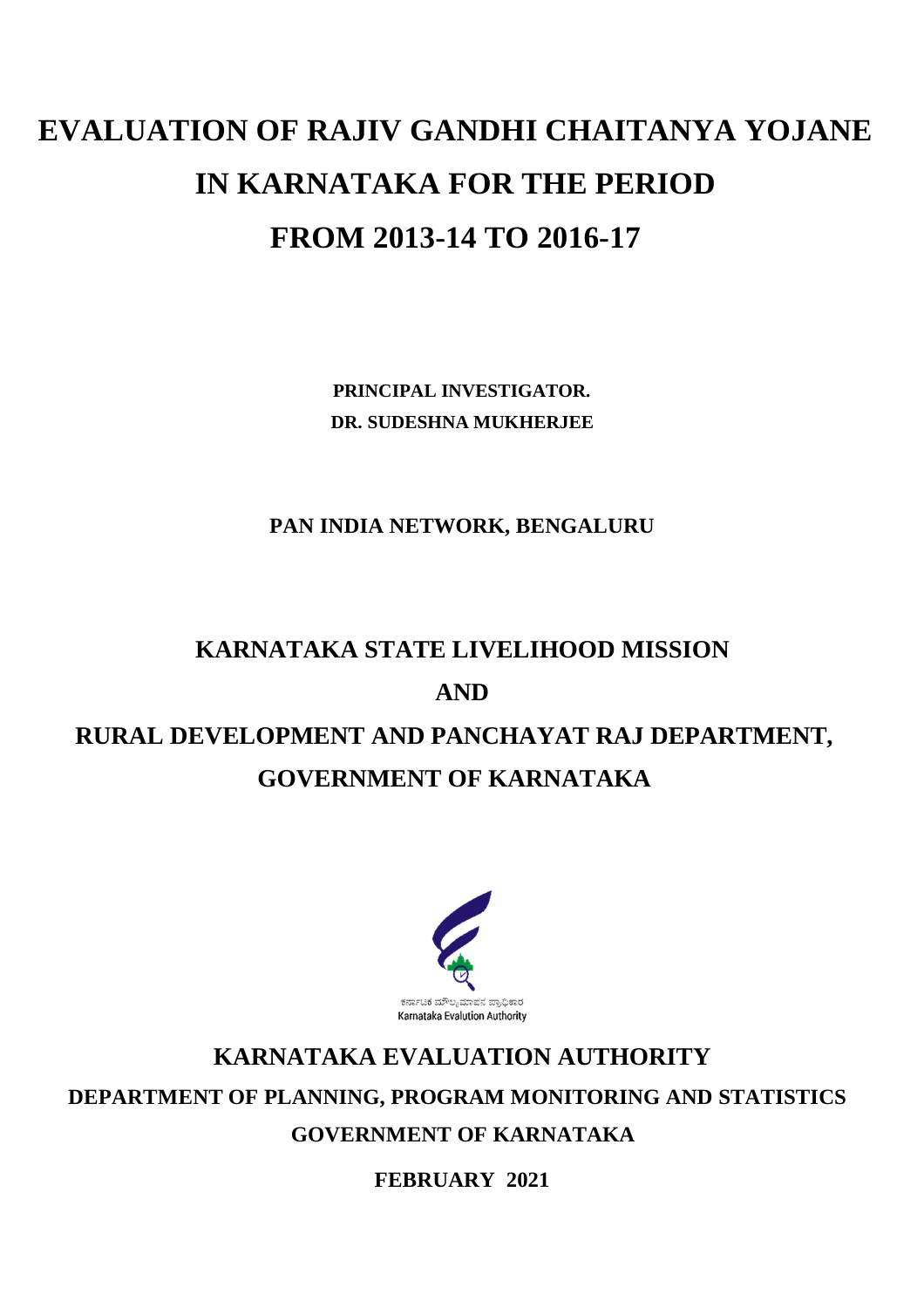# **Executive Summary**

Poverty alleviation and employment generation have been adopted as India's economic planning and policy's twin objectives. In the 2l'st century, it requires skill development and accumulation by the youth in the Society. Rajiv Gandhi Chaitanya Yojana (RGCY), a Government of Karnataka sponsored project, aims at creating employment –both as selfemployment or wage-employment in the State since 2013-14. RGCY aimed at employing around Three Lakhs rural youth every year.

According to data accessed from http://koushalya.karnataka.gov.in/, by February 28, 2020, 93,887 youths had been trained, and availed loans under the Self Employment component, and 3695 beneficiaries had been imparted training under the Skills and Entrepreneurship component. A total of Rs.99.58 crores was spent on the activities, as mentioned above. The evaluation was undertaken with the following set of objectives.

- 1. To understand and map the demographic characteristics of unemployed youth in Karnataka and their access and willingness to participate in the RGCY Scheme.
- 2. To analyze and document the status of rural unemployed youth before and after the implementation of the scheme.
- 3. To examine and validate the effectiveness of the training activities by the PIAs and PSAs in promoting the income generation activities among the beneficiaries.
- 4. To assess the impact of the RGCY scheme on the livelihood and income status of the beneficiary families.
- 5. To assess the sustainability of self-employment and wage employment initiatives taken up during the past three years.
- 6. To assess the impediments inherent in accessing the bank loans and also to study the status of repayment.
- 7. To examine the placements and employment opportunities generated for the trained youths.
- 8. To analyze the issues and challenges in implementation faced by PSAs and PIAs during the process of selection, training, support, monitoring, and evaluation processes of the beneficiaries.
- 9. The study intends to throw light on understanding the scheme's viability and suggest measures for its improvement.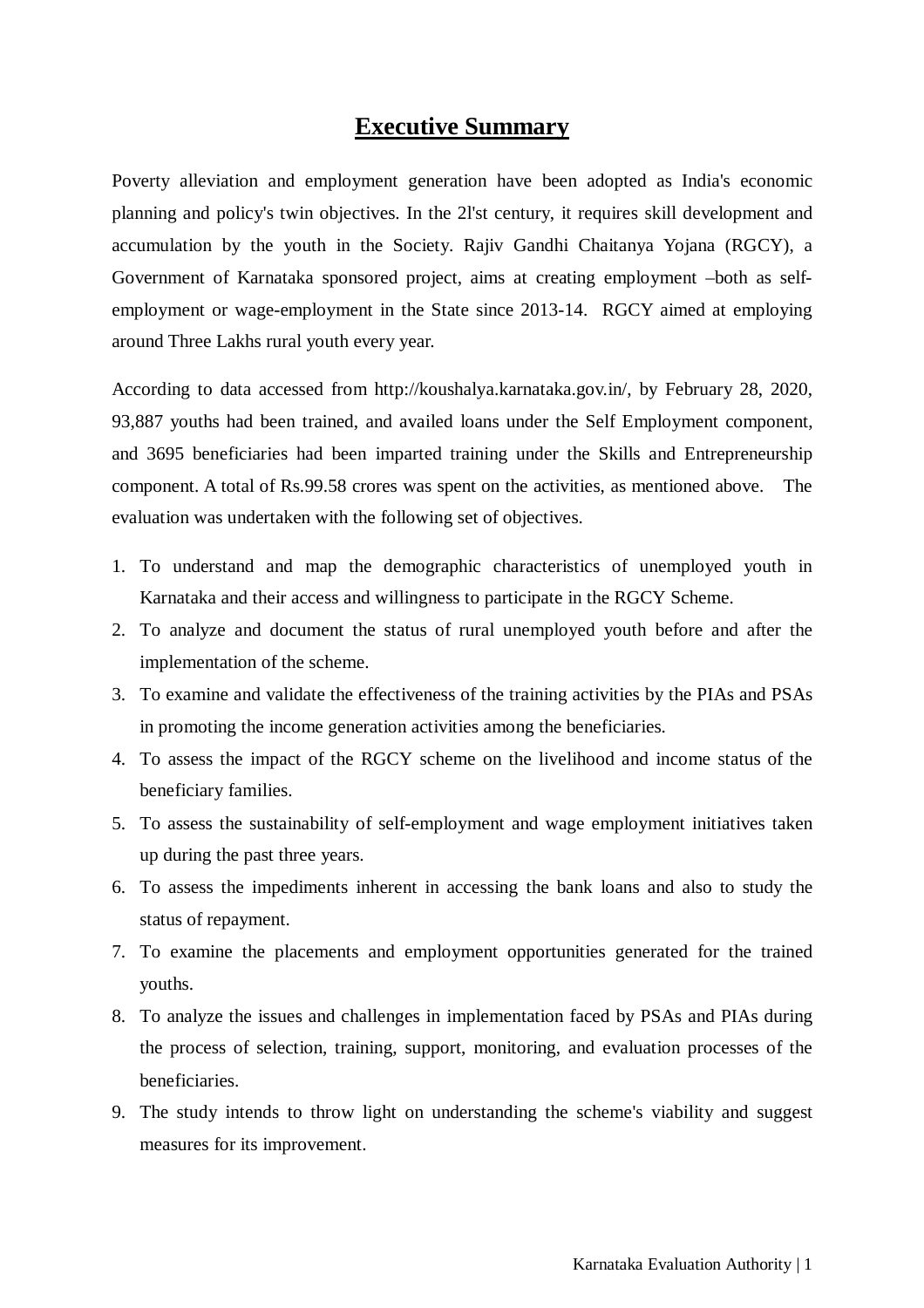# **Evaluation Methodology:**

This evaluation study followed, as mandated, a Quasi-Experimental approach design involving a diagnostic research design employing a Triangulation method (mixed method) of balancing both qualitative and quantitative data. It is quasi-experimental because the study assesses the impact of an intervention upon a target population without any specific random control population. However, a small section of those who are not targeted for intervention was chosen as control.

The study followed the standard procedures involving the following steps.

- Review of literature available in the field.
- Analysis of the secondary data is done using the available at the State and the district level, from various reports, surveys, and data.
- Collection and analysis of primary data through a structured interview schedule
- Focused Group discussions –Beneficiaries, stakeholders, Govt. officials.
- Data compilation and analysis data are done using simple statistical techniques like comparisons of percentage, averages, and simple correlations.

There are two components of RGCY—Self Employment and Skills Training and Employment. By focussing on both the components, we have selected two separate sets of samples. Two sets of eight districts, one for each component, were selected from the State's administrative divisions. The sample selected for the study consisted of 2046 beneficiaries of the Self Employment component and 2035 beneficiaries of the Skill Training and Employment component of RGCY during the year 2013 to 2017. The total sample is consisting of 4351 beneficiaries. Probability proportional to size (PPS) sampling technique was adopted in the selection of samples of respondents to ensure that there is an adequate representation of beneficiaries from SC/ST, minority, physically handicapped, women identities. Equivalent to one percent of the sample was selected as a control group from among the non-beneficiaries at the district level. This control group was assigned based on the lists of PIA's and PSAs, who had enrolled or registered but not continued to the next level of the program.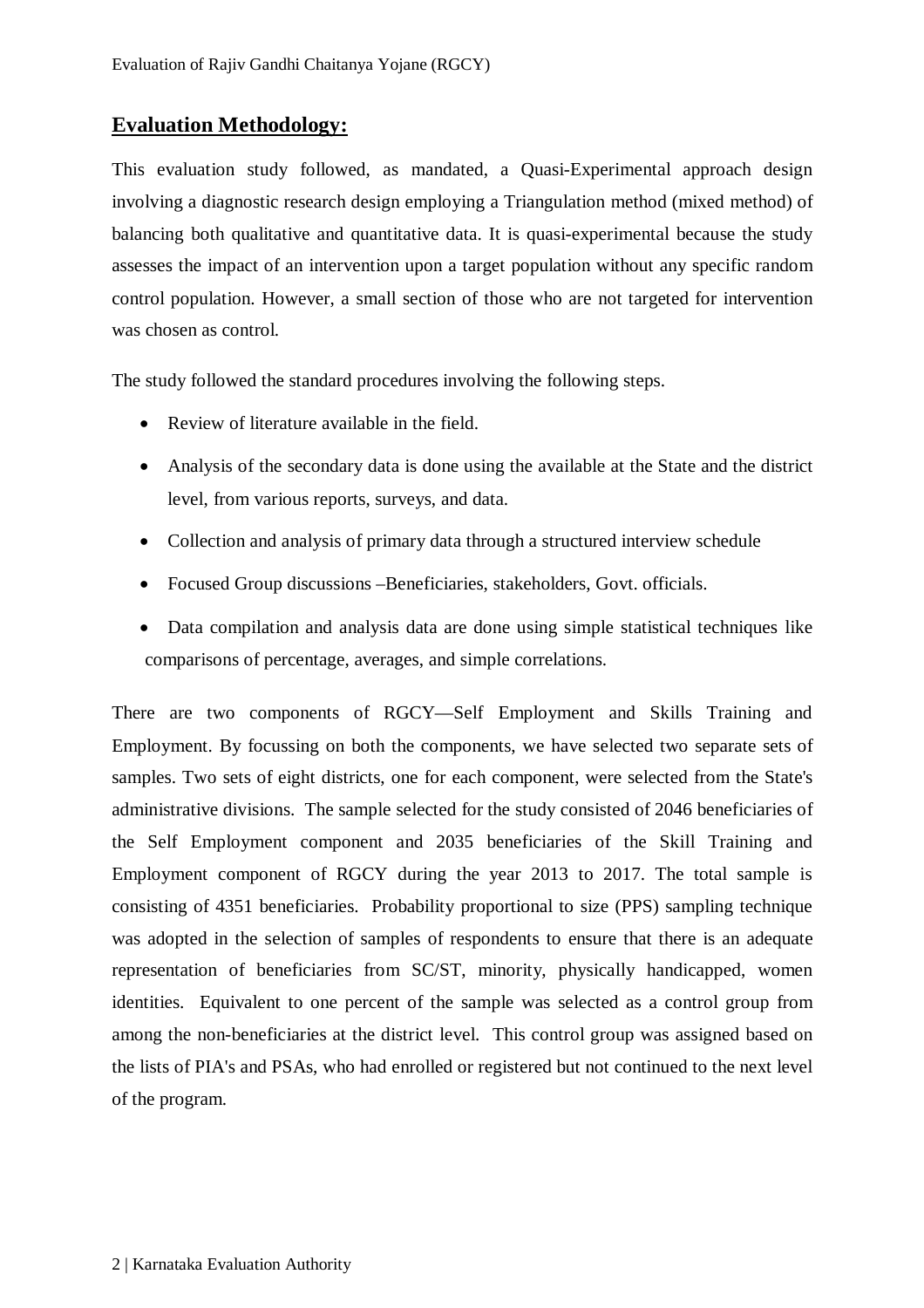## **Findings on the Self- Employment Component of the Scheme:**

#### **Social and Demographic Aspects:**

- Eligibility criteria for selecting beneficiaries have not been strictly followed, concerning upper-age groups of those above 35 years. At least 9 percent of the beneficiaries were thus over-aged.
- In respect of the gender distribution, merely 28.9 percent of the beneficiaries are women. The participation of women is lowest in the Hyderabad Karnataka region districts of Yadgiri (7.69) and Kalburgi (16.86) while highest in Udupi (72.73) & Bengaluru-U (51.52). One of the women participants' demands during FGDs was the relaxation of the compulsory requirement of attending a week-long training program. They believe they already possess the skills required in most self-employment trades
- The representation of Scheduled Castes is 27.66 percent in the sample. In this sense, there has been a welcome surpassing the target by over 7.5 percent points. Three districts, however, show a deficit in this respect: Dharawad (9.92 percent), Chitradurga (17.03 percent), and Yadgiri (19.05 percent).
- Representation of ST (6.09) in all the studied districts is the bellow the targeted 9%. Ninety-five percent of the beneficiaries are Hindus, with a mere 3.4% Muslims and 1.5% Christians.
- On educational qualification, 40.4 percent of beneficiaries are high school pass out. Women are better qualified than men. In many places, there had been a tendency for parents to sponsor the name of young girls to be the beneficiaries as more often, they were the only ones who may not have had any earlier benefit through the Panchayat or the State
- The formation of five youths as a joint liability group, for a self-employment venture, is time-consuming to operationalize and not practical. The program's self-employment component should aim at either promoting independent ventures or promoting the formation of cooperatives using a larger pool of funds.

### **On meeting the eligibility criteria for joining the scheme and training:**

More than 40 percent of the potential beneficiaries who had been trained found to be ineligible for bank loans. Among the different districts in the sample, this elimination was highest in the case of Udupi district with 45.83 percent, followed by Kalaburgi (45.75%),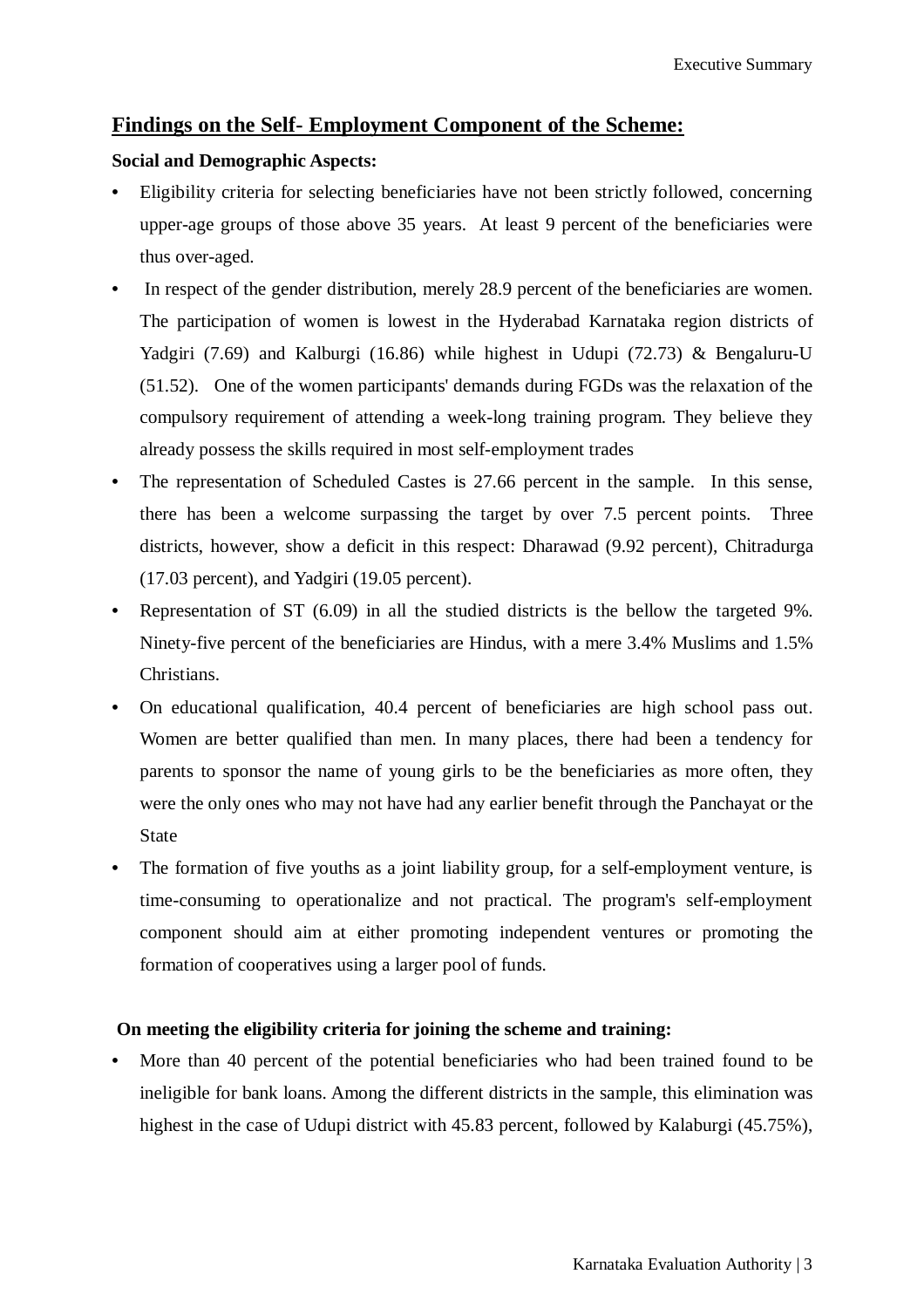Bagalakote (45.37%), and Yadgir (41.27%). The least rejection rate took place in Dharawad and Hassan (31.40 and 32.84%, respectively).

- It is found that among the younger age groups of below 21 years, and between 21 to 25 years, the beneficiaries' ineligibility rate is much lower. It appears as many as 185 in the sample were over 36 years, among whom over 25 percent were ineligible to be beneficiaries.
- All the districts in the sample did have a designated PSA, except for Chitradurga. The official guidelines are not entirely clear about the extent to which an officially engaged PSA can outsource the responsibility of training the potential self-employment beneficiaries.
- There had been far too much political interference in selecting the beneficiaries. NGOs or the respective PSAs hardly play any role.

#### **Employment Status before Training:**

• For the majority of the beneficiaries, the loan is an additional resource as they were already employed. Many a time, they already had possessed the required assets (nursery, organic farming, flour mill, animals, mobile shops) to pursue entrepreneurship. Only about 40 percent had claimed to have been unemployed when receiving the scheme's benefit. Across the districts, Bagalakote (71.67 percent) ranked highest in respect of beneficiaries claiming to have been unemployed before joining the project. Incidentally, the maximum number of complaints regarding beneficiaries having been employed at the time of receiving benefits was also in the district of Bagalakote.

#### **Beneficiaries' assessment of the Training Program and Facilities**

- On training except for Bagalakote District, all the sample districts were reported to have made use of Satellite technology to train the beneficiaries. Further, they had found the training facility to be either 'very good' (28.82%) or 'Good' (26.89%), while 42.07% found it to be average (table no 10.1.11). But when it comes to the quality of accommodation, the 52.1 percent of those making use of the facilities were divided among themselves in describing it as 'Poor' (45%) or 'Very Poor' (55%).
- For a vast majority (85.25 percent) of the beneficiaries, it took nearly Three to Six months for processing the loan. Only 5.83 percent of beneficiaries received their loan and started their self-employment ventures within three months of completing the training.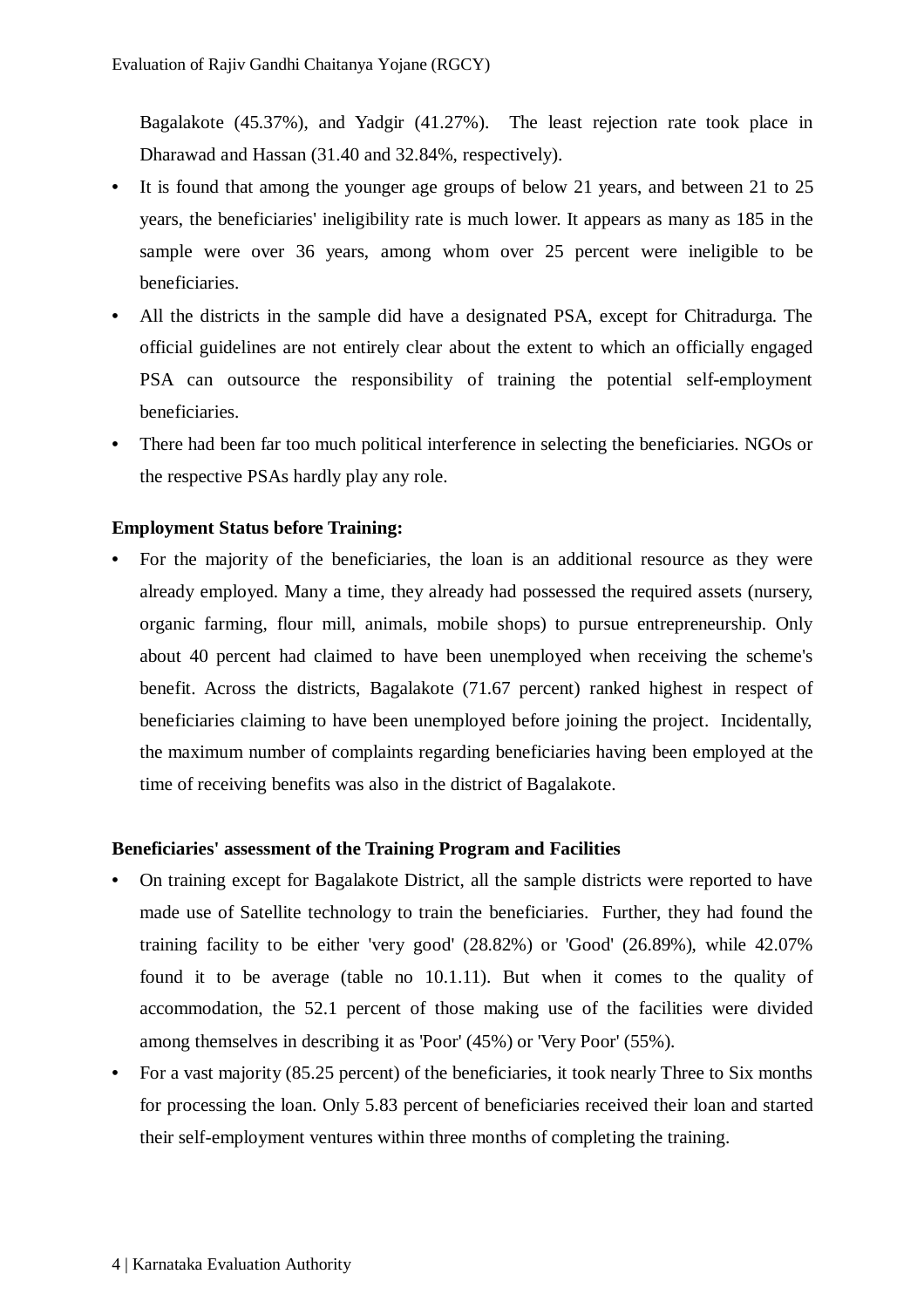• FGD revealed that from the total loan amount of Rs 50,000, the bank's actual amount is only 40,000. Banks often hold back the subsidy sum of Rs. 10,000, which they were supposed to receive from the government. Instead, this sum was retained and was being utilized against the repayment of the loan.

#### **Choice of fields for self-employment:**

• Almost 75 percent of the beneficiaries opted for Animal Husbandry related fields: Dairying (71.23 percent); Sheep / Pig rearing (listed as Animal Husbandry) 1.93 percent; or Poultry (2.56 percent).

#### **After the Training: Towards Self Employment and sustainability of livelihood:**

- Over 56 percent of the 'beneficiaries' have exceeded their expectations of income. Occurrences of 'less than expected' gain were observed to be in higher percent share in Animal Husbandry, followed by Electrical Services, Hotel / Tea shops. Relatively greater success by way of income is more than expected was reported to be highest among beneficiaries of Auto drivers (88 percent) followed by Agriculture (66.7%), Computer Shop (60%), Textile shops (64%), and Electrical Services (60%).
- After starting their enterprise, 42.87% of beneficiaries earn 15,001 to Rs. 20.000, 31.77% earn 12,001 to Rs. 15,000 and 21.56% earn Up to Rs. 12,000 and nearly 4 percent of the beneficiaries never started any self-employment activity.
- This evaluation found that only 22.49 percent of the successful beneficiaries started a self-employment venture and retained it during our study (465 in a sample of 2068).
- Enterprises that were closed down, a more significant share is among beauty parlors (87.5%), Hotel/Tea shops (80%), followed by Poultry and Animal Husbandry (63%), and Retail and Textile shops.
- Merely 81 persons (6.56) out of 1234 in the beneficiaries' sample had made allencompassing use of the loan received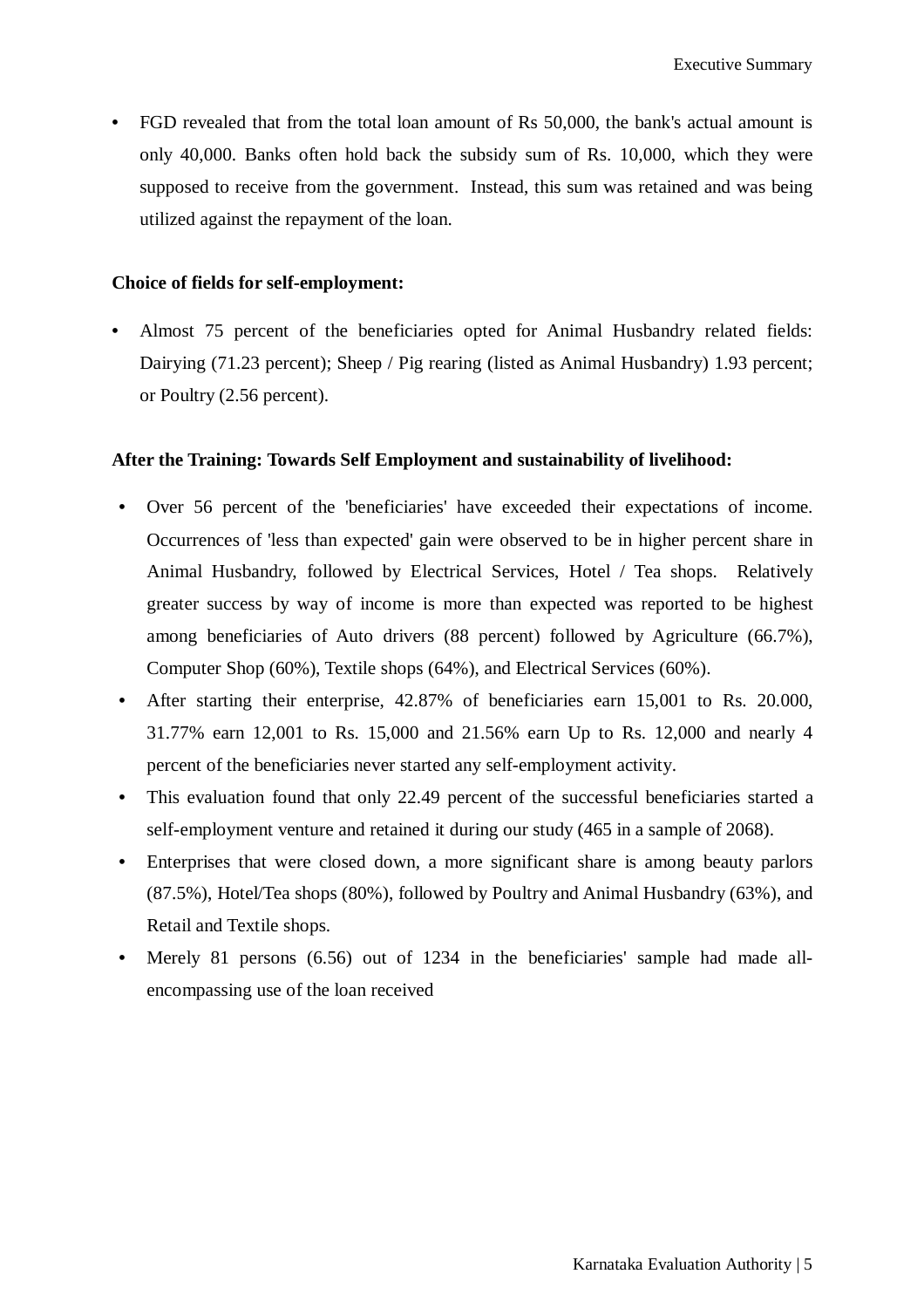## **Findings on Skill-training and Placement:**

#### **Social and Demographic Aspects:**

- The proportion of women is slightly more in this component, at almost 40 percent. The lowest share of women beneficiaries was from Raichur's districts with 12.50 percent, followed by Kalaburgi, which had 21.61 percent. The highest percentage of women was in Tumakuru, with 80.61 percent, followed by Mandya, which had 51.52 percent.
- Table 10.2.3 presents a relatively higher proportion (25 %) of SC participation in the scheme than earmarked 20 %. The prescribed minimum was 9 percent for STs, while their presence in the beneficiaries' sample is only 6.81 percent.
- In terms of the beneficiaries' religious distribution, Hindus dominate with 92.5%, followed by Muslims with a mere 6.8%.
- The skilling and employment program has restricted itself, by and large, among those who are not highly educated, certainly not beyond the PUC level. Beneficiaries with a minimum education of up to SSLC are accounted as high as 58.26 percent. Those with Pre- University education was 25.21 percent of the sample, which further limits the choice of areas in which they would opt to skill themselves and seek employment. More graduates are among the women beneficiaries to prove the gendered nature of vocation in a patriarchal society. Women with higher qualification either receive differential remuneration or pushed to the low paid position.

#### **Choice of Fields for Skill Training:**

• Table 10.2.6A reflects the majority of the beneficiaries opted for Tailoring (32.19%), followed by computer-related ventures (24.12%). Bangalore Urban district has a large share (35.18 percent) of those opting for Textile Designing, Tailoring, and related fields, mostly due to the concentration of export-oriented garment factories in the region. Indeed, Computers as a field for skilling is quite popular in all the districts: Raichur (37.5 percent), Kalaburgi (31.95 percent), Belagavi (30.0 percent), and Bangalore -U (25.8 percent).

The concentration of women is more in the profession like Beauticians (73 percent), Tailoring (62 percent), and Dairying (46 percent), and that reflects the reinforcement of the existing gender roles. But other fields in which women have made entry by acquiring skills that were hitherto considered to be male bastion are Computers (32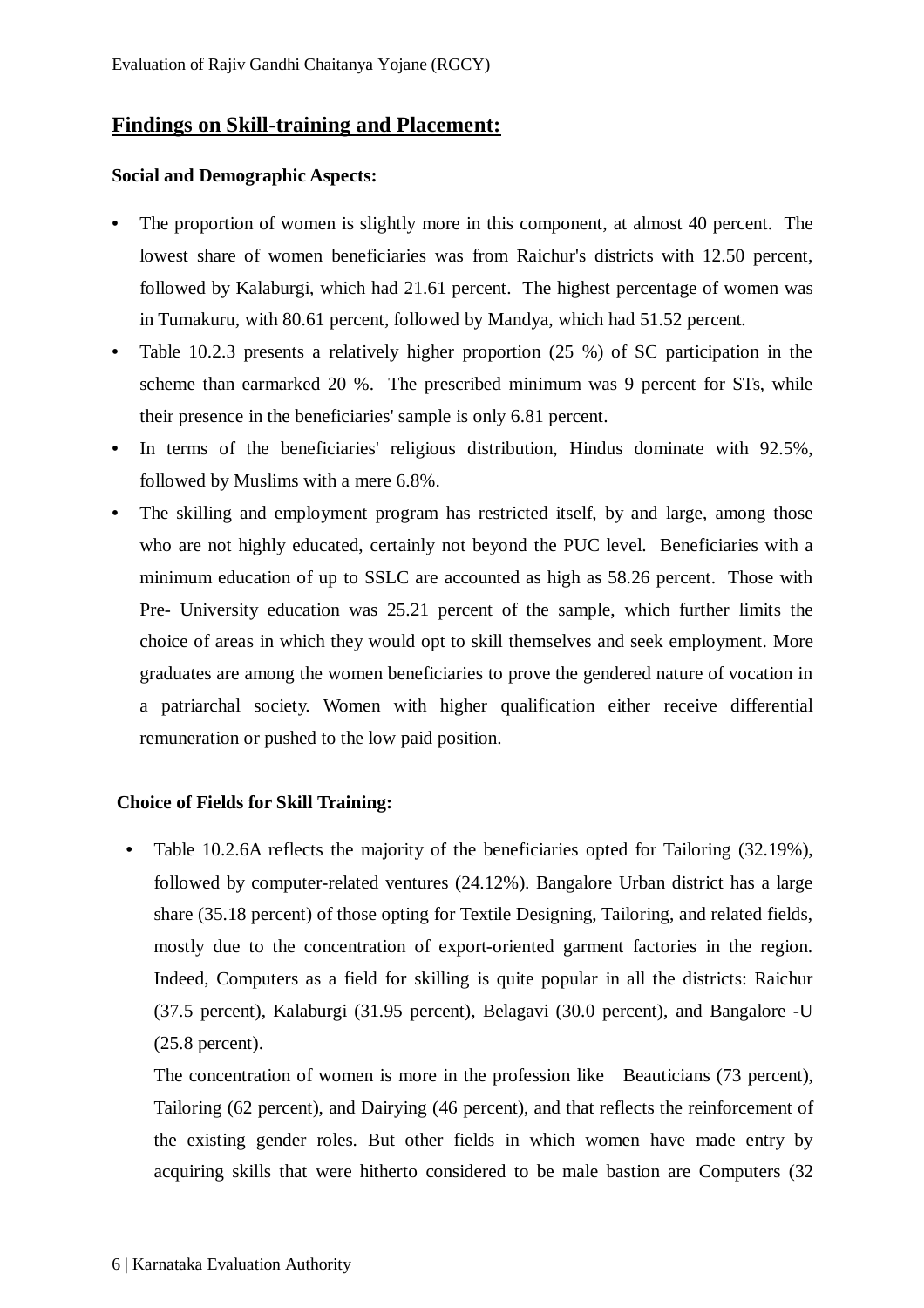percent), Hotel (30 percent); General Stores (21 percent). They have also made a small inroad into the field of mobile phones related services by seeking skills about 17 percent. This shows that if the opportunities are provided, women can overcome the barrier against the gender-stereotypical profession, they often join under family pressure.

There is a more significant share of the age group of 20-30 years in each of the occupational skill categories, as may be seen in Table 10.2.9. The qualitative interaction with the beneficiaries reveals that beneficiaries under 20 age group are vulnerable as they are yet to make their mind while over 35 are too old to acquire anything new or already decided on their life path.

#### **Status of Employment before Joining Skill- Training:**

• 43.47 percent had reported being unemployed before they underwent any training program. In other words, going by the beneficiaries' information admittedly, 56 percent did not merit being included in the program. The study found that except for the Kodagu district, there has been a considerable violation of the norms everywhere else.

#### **PIAs and Beneficiaries' Assessment of the Training Program and Facilities:**

- About 69 percent of the respondents had not resided in the provided accommodation, which positively affected the training quality.
- The extent of the use of IT and its quality for training purposes have varied across the districts. In five out of eight districts, the feedback received has not been as positive as in the other three districts. Thus, it is suggested that the agencies responsible for project implementation in these five districts are required to pay greater attention to the aspect of their pedagogy and upgrade their IT capabilities.
- As regards the PIAs being responsible for monitoring the follow up after placement for three years, this evaluation study is of the view that the 'lock-in follow up period may be reduced to one or two years after a beneficiary gets the employment as often they move on to better opportunities and PIA's have failed to receive their final dues. This clause is restrictive for both the candidate and PIAs.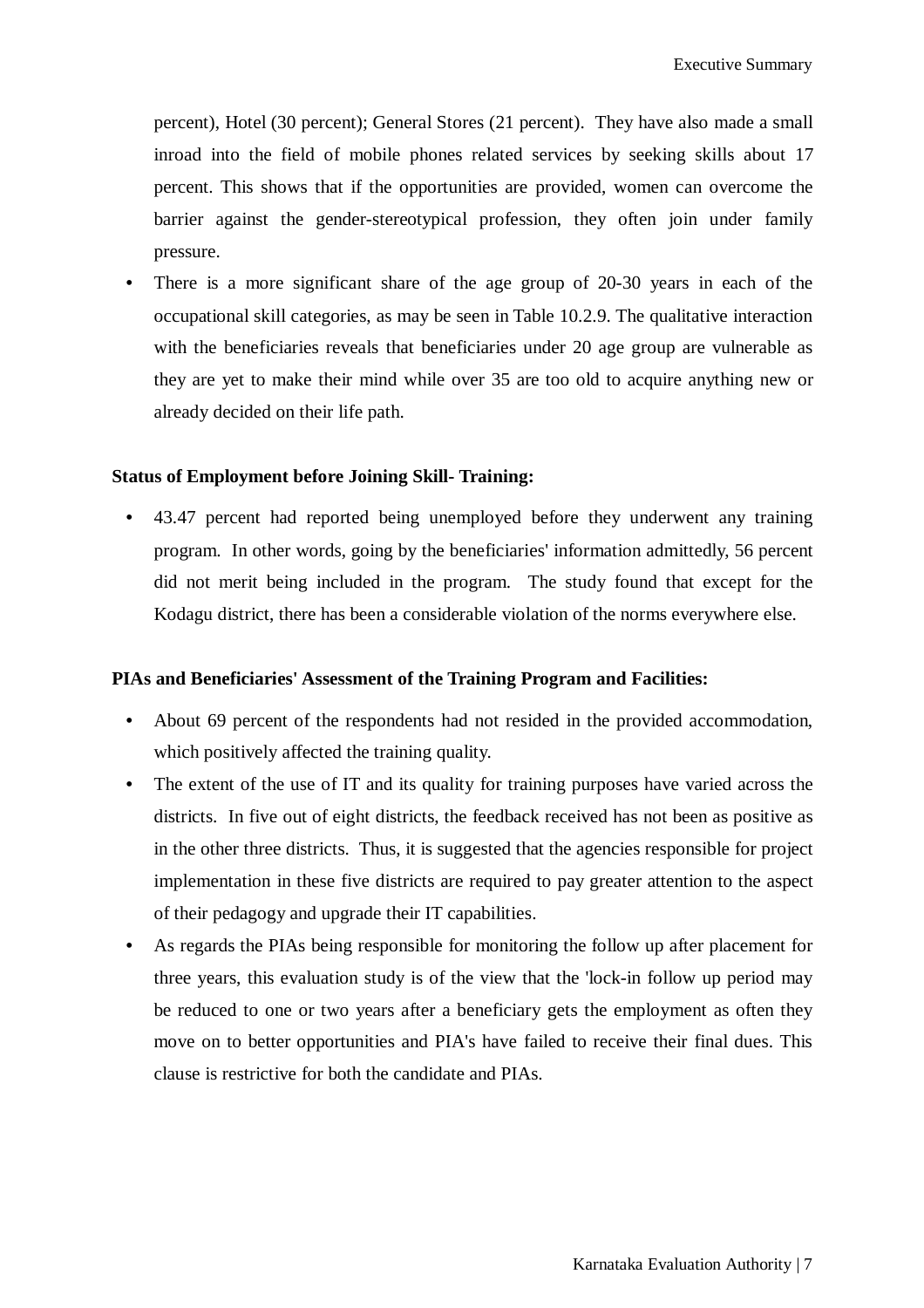# **Employment Placement Services:**

- Only about 76 percent availed of the benefits of placement through the PIAs. About 24 percent had reported that they had not availed of the service. It is in Tumakuru and Kodagu districts, where there had been a near 100 percent job placement. The other districts with a reasonably high percentage of job placements were Kalaburgi (84.14%) and Bangalore -Urban (76.12%).
- In the case of nearly 73 percent of the beneficiaries, the field of training perfectly matches with the field of employment. Instances of mismatch were only to the extent of 2.99 percent of the cases.
- It was found that some have as low a monthly salary as Rs. 3000 or 4000, which is in gross violation of the law of the land. Almost a third of the beneficiaries who found employment through placement services have less than Rs—7500 income in a month.

# **Observations and Findings Concerning the Overall Goal and Objectives of**

## **the Program**

- 1. There is a strong tendency among the beneficiaries of the self-employment component of the scheme to view the program as yet another scheme to get additional financial benefits rather than reskilling themselves for sustainable livelihood.
- 2. To prevent urban migration of rural unemployed youth, the fields in which youth are trained should have more rural content and orientation. There is a requirement for need assessment and skill mapping before introducing a set of skills in a particular area.
- 3. The market viability of such ventures or skills must be examined
- 4. RGCY's focus on preventing rural youth migration through self- employment or skilling for sustainable livelihood has an inbuilt contradiction within it. Often the preferred skill does not have employment opportunities locally. Restriction on personal aspirations due to availing some benefits would constitute a violation of beneficiaries' rights.
- 5. 'In the age group of 18 to 25, there is a strong tendency to consider their unemployment to be a temporary phenomenon. The goals and opportunities of RGCY are therefore perceived to be interim strategies, rather than as last livelihood goals.'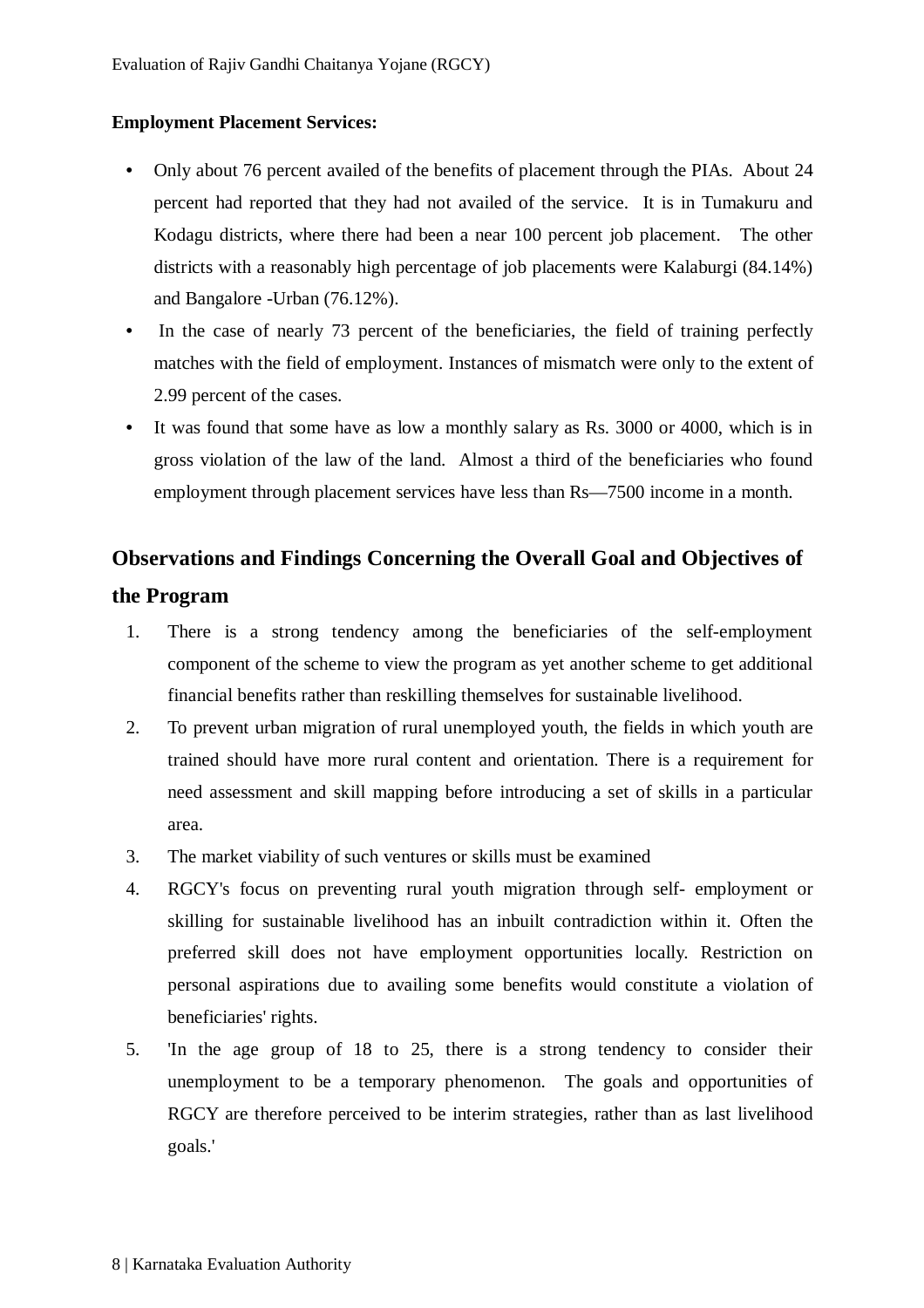- 6. The FGDs with the PIAs and PSAs give clear evidence that there are quite a few severe coordination problems between different administration levels. The absence of designated staff from the village level to the state level is a challenge. Frequent transfer and absence of designated staff affect the monitoring standard. There is an urgent requirement for the improvement of documentation standards based on disaggregated data.
- 7. At present, the age group's entry-level is far too young for persons in rural areas to take a firm step towards self-employment or even employment on a long-term basis. They should be encouraged to continue in mainstream education, and therefore, entrylevel age requirements need to be raised.
- 8. Careful assessment of the viability of self -employment avenues and their duplicity (too many beauty parlors or the small shops in the same area) must be addressed for viable livelihood options.
- 9. There is a need to push cooperative ventures among beneficiaries
- 10. The promotion of the transgender community's inclusion under RGCY on a priority basis has almost failed as our field researchers could not locate a single trans person among studied beneficiaries, and the department too has no data regarding this. Our FGD outcome revealed that since beneficiaries are supposed to avail of their benefits at the village of origin, it is impractical. Under the traditional family structure and conservative social ambiance, no trans person can reveal their identity to be included in the scheme as this may bring dishonor to their family.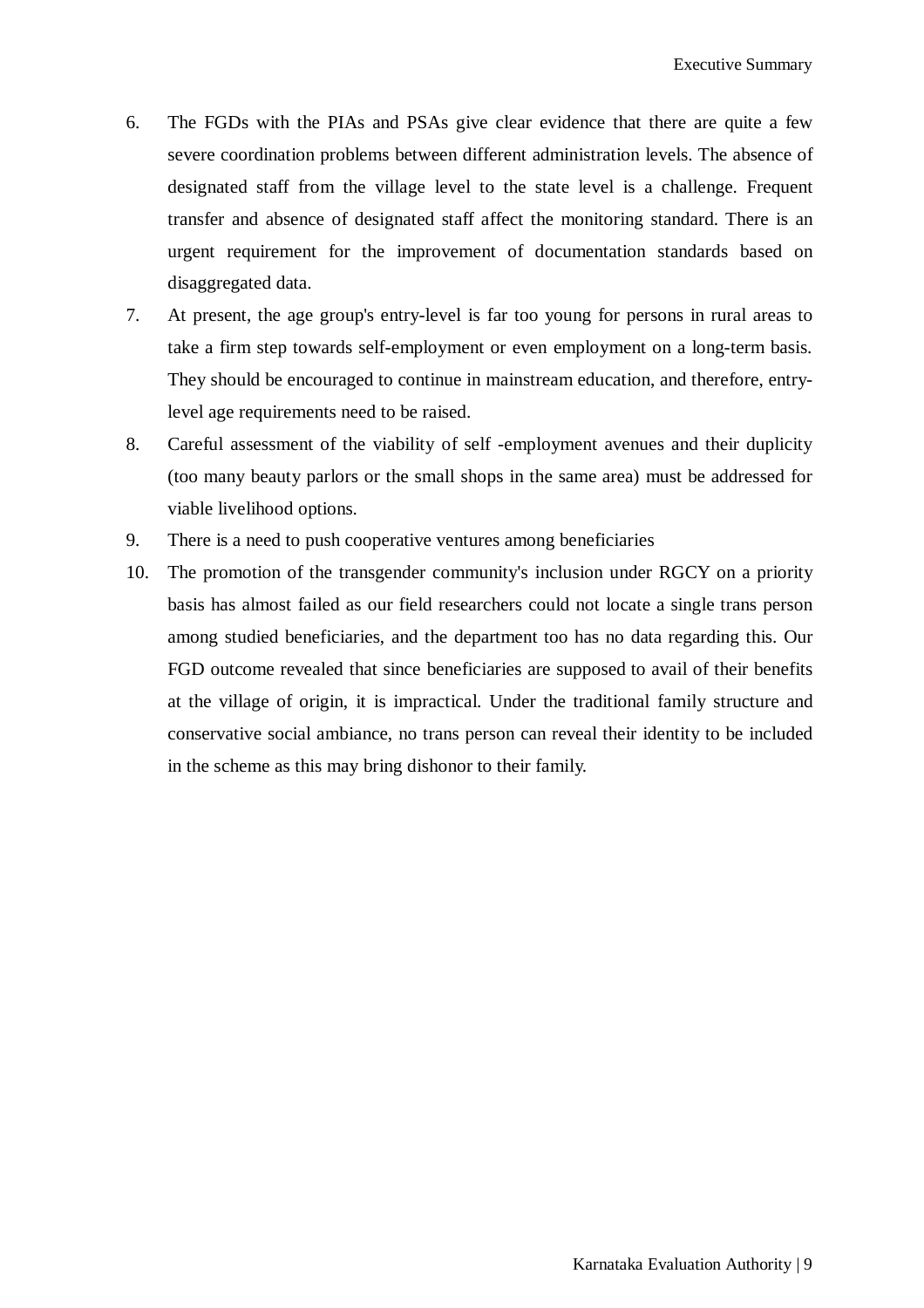# **Policy Recommendations:**

#### **Short term Goals**.

### **About the Scheme in General:**

- 1. Prior to skilling proper skill-mapping, making repository of locally relevant skills and local need- assessment in terms of skills need to be done.
- 2. Entry-level eligibility in either component of the scheme needs to be reviewed. Revise it to make minimum entry-level age as 21 years
- 3. The rigid norm of restricting the scheme's benefit only for the first-time beneficiaries of any state or Panchayat sponsored schemes need to be relooked and relaxed in the context of skilling and self-reliance.
- 4. Given the below per representation of Scheduled Tribes in both components of the RGCY scheme's, there is a need to target the ST youth specifically to seek their inclusion in the program in larger numbers. The same holds good for minorities as well.
- 5. Person with Disabilities (PWD) to be included on a priority basis in both of component of the scheme and one-time benefit norms must be relaxed for them in terms of availing loans.
- 6. The eligibility clause for the transgender person needs to be relaxed, and they should be allowed to access the benefit from their place of choice as it is challenging for them to reveal their identity for accessing the benefits from their native place

#### **Self-Employment Scheme:**

- 1. The contents of training programs for self-employment need to be much more scientific and relevant. The department needs to do preliminary area-specific need analysis, and PSA's should be evaluated in terms of their specific skill-partnering capacities before engaging in the task.
- 2. All efforts need to be made to identify suitable PSAs with adequate human resources. Standardized training modules in regional languages need to be prepared for satellitebased training. Careful assessment of the viability of self-employment avenues must be carried out from the perspective of sustainability, profitability, and capability to support livelihood options.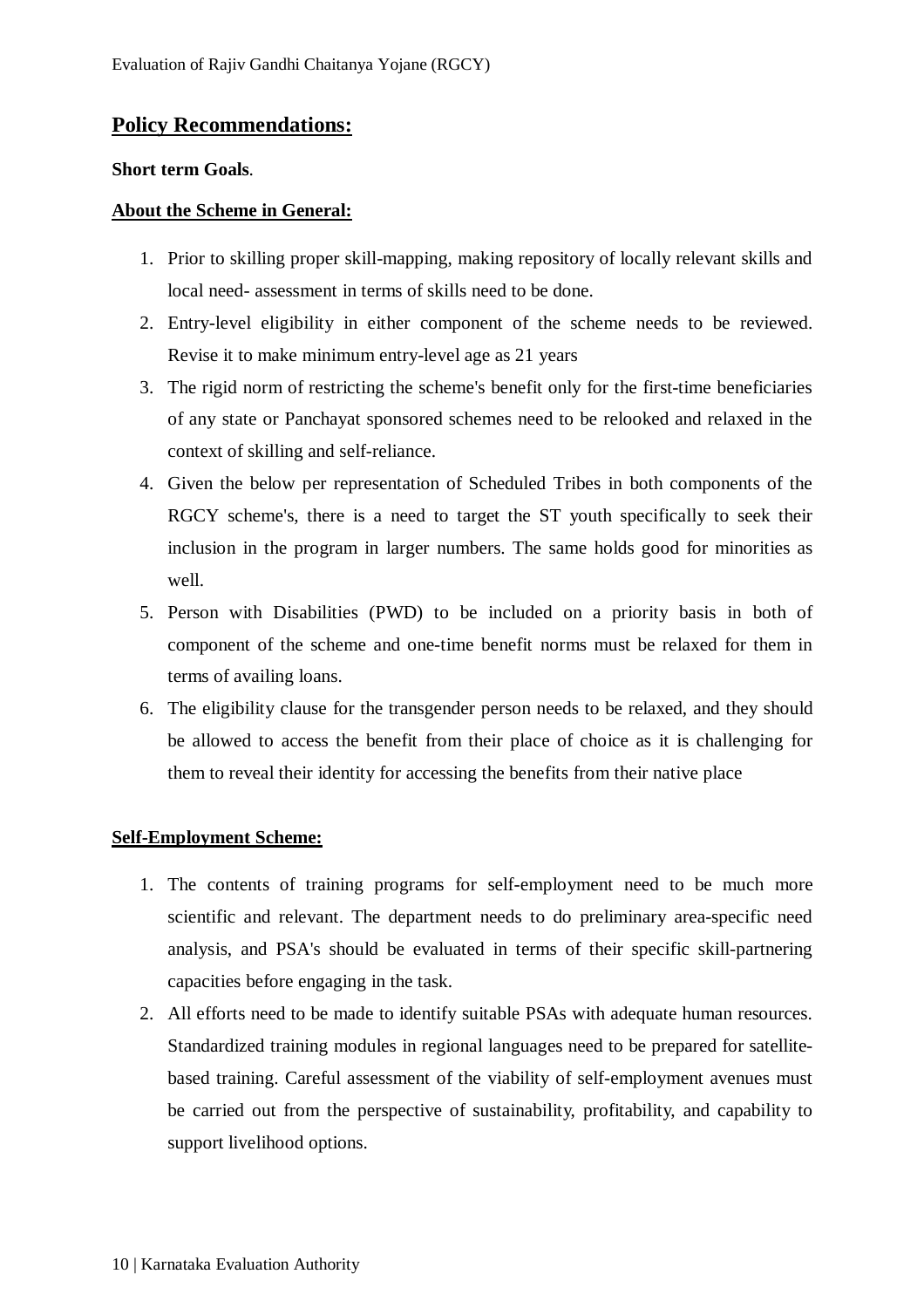- 3. Better understanding with the commercial banks about loan procedures (collateral; one family one loan as a principal) needs to be ensured to reduce the rejection.
- 4. The "joint liability" group concept may be scrapped, and even if it is continued, it must promote the cooperative initiative.
- 5. Candidates need to produce proper clearance by the financial institutions (Commercial banks) about the eligibility criteria for loans before the beneficiaries' commencement of training.
- 6. This evaluation finds it appropriate to recommend that a minimum number of trainees to each field be fixed and beneficiaries to be provided with broader skilling options.

#### **Skill –Training and Placement**

- 1. The skilling training and placement program should become a demand-driven one than being a supply- natured one. The program should first assess demand for skills by the potential employers' firms and then undertake training for unemployed youths. The government can tie-up with the potential employers from Industries and involve them in skilling (Ref: Café coffee day Gram Tarang Initiative)
- 2. All efforts need to be made to identify suitable PIAs with adequate human resources and standard training modules.
- 3. Better coordination, especially regarding the pay packages for the newly employed persons (minimum wage, working hours, social security measures), needs to be ensured.
- 4. The set of skills offered (general store, dairying) under skill training programs often are not the trades for which a month-long training duration is to be imparted. Therefore, more concerted efforts need to be made in the identification of relevant skillset followed by rigorous training.
- 5. While addressing the RGCY's skill and wage employment component, it should promote the program's entrepreneurship and self-employment component too. These two need not remain isolated from each other; instead, along with wage employment, selective promotion of self-employment and entrepreneurship activities through institutional credit and subsidized loans to the deserving candidates, based on their submitted proposals.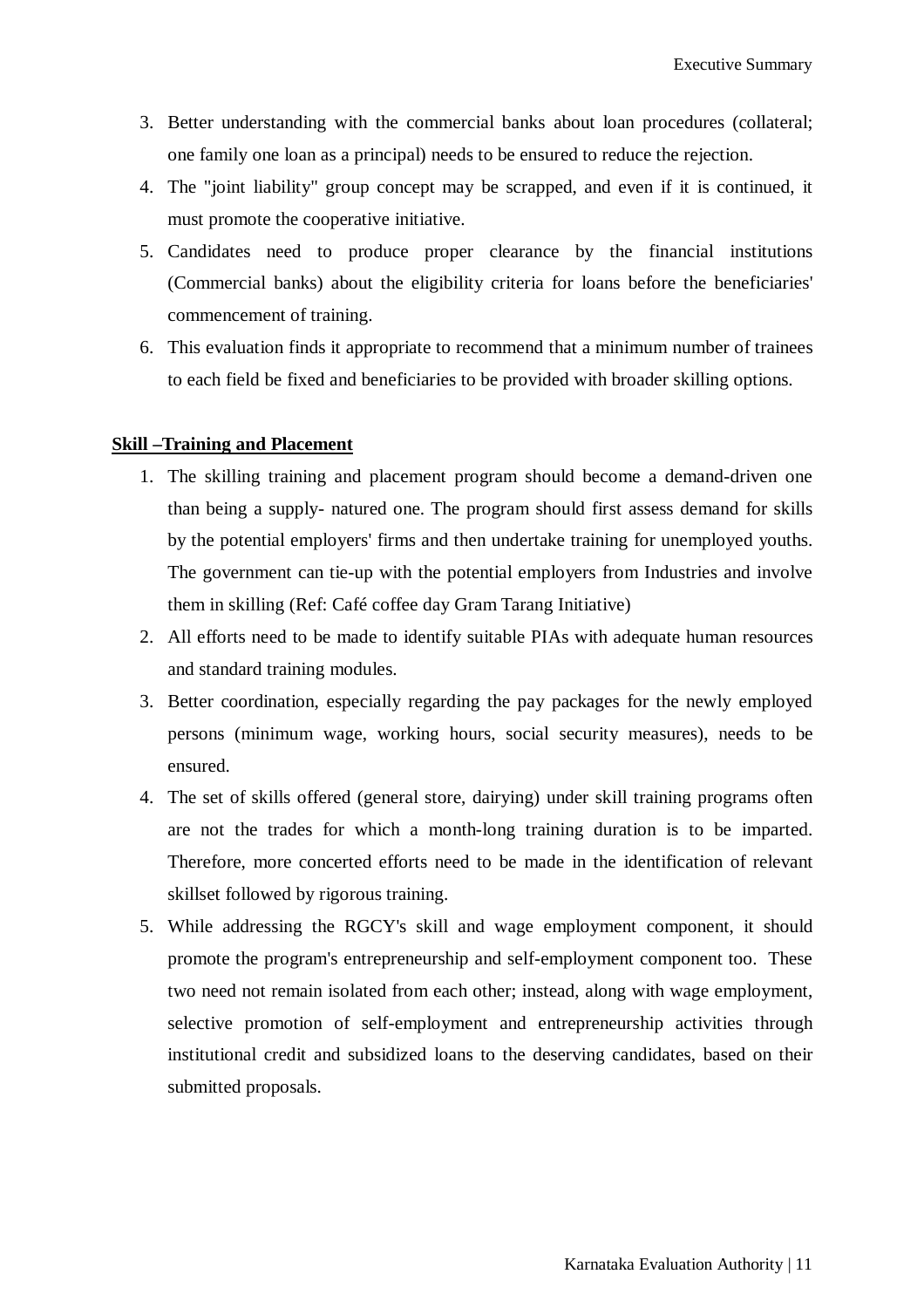# **Long Term Goals:**

- 1. Multiple Government departments offer skill training programs, placement, and loans for self-employment opportunities (e.g., Social Welfare, Skills and Livelihood Department, NSDC) from state and national levels and need to be synchronized under one single body to prevent duplication of benefits.
- 2. One app-based, Aadhar-linked software can be prepared to track previously availed government loans by the beneficiaries and family to stop the duplication and wastage of time.
- 3. The goal of the prevention of migration as a guiding objective of the scheme needs to be revised because of its non-viability and being unrealistic.
- 4. The eligibility clause for the transgender person needs to be relaxed, and they should be allowed to access the benefit from their place of choice as it is challenging for them to reveal their identity for accessing the benefits from their native place
- 5. Appointment of designated administrative and executive staff at the State and District levels to carry out the work related to RGCY is an urgent requirement.
- 6. Local Govt schools can be equipped as a satellite training center, and non-schooling hours or vacation times could be utilized for imparting different kinds of training. Augmentation of facilities at the government school level would mutually beneficial.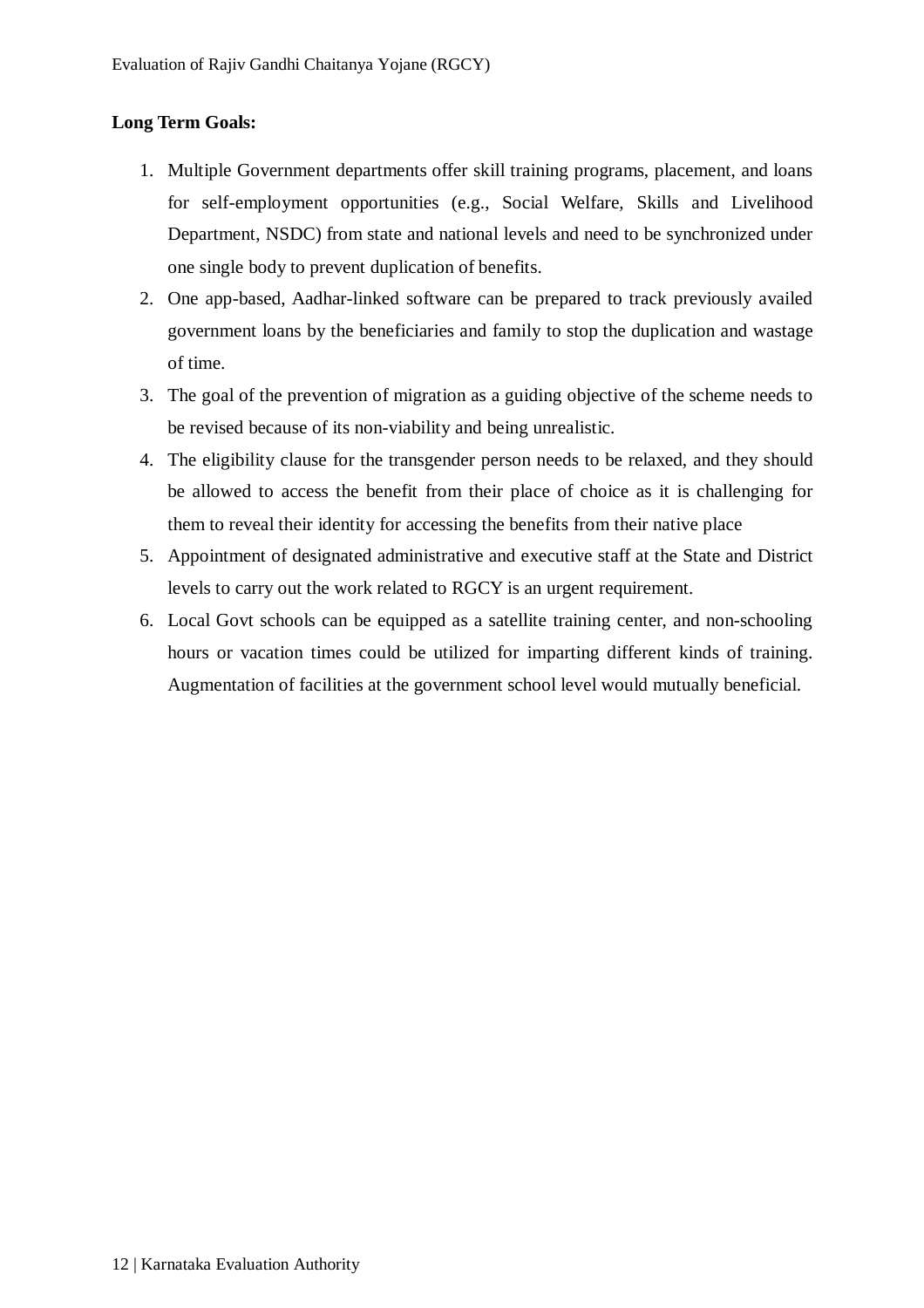# **Post-Evaluation Matrix**

| <b>Objectives</b>                                                                                                                                      | <b>Sources</b>                                                                                                                                 | <b>Findings</b>                                                                                                                                                                                                                                                                                                                                                                                                                                                                                                                                                                             | <b>Suggestions</b>                                                                                                                                                                                                                                                                                                                                                                                                                                                                                                                                                                                                                                                                                                                                                                                                                                                                                                                                                                                                                                                                                                                                                                                            |
|--------------------------------------------------------------------------------------------------------------------------------------------------------|------------------------------------------------------------------------------------------------------------------------------------------------|---------------------------------------------------------------------------------------------------------------------------------------------------------------------------------------------------------------------------------------------------------------------------------------------------------------------------------------------------------------------------------------------------------------------------------------------------------------------------------------------------------------------------------------------------------------------------------------------|---------------------------------------------------------------------------------------------------------------------------------------------------------------------------------------------------------------------------------------------------------------------------------------------------------------------------------------------------------------------------------------------------------------------------------------------------------------------------------------------------------------------------------------------------------------------------------------------------------------------------------------------------------------------------------------------------------------------------------------------------------------------------------------------------------------------------------------------------------------------------------------------------------------------------------------------------------------------------------------------------------------------------------------------------------------------------------------------------------------------------------------------------------------------------------------------------------------|
|                                                                                                                                                        | of Data                                                                                                                                        |                                                                                                                                                                                                                                                                                                                                                                                                                                                                                                                                                                                             |                                                                                                                                                                                                                                                                                                                                                                                                                                                                                                                                                                                                                                                                                                                                                                                                                                                                                                                                                                                                                                                                                                                                                                                                               |
| To create<br>improved and<br>alternative<br>livelihood<br>opportunities<br>through<br>training,<br>awareness, and<br>capacity<br>building<br>programs. | Secondary<br>data collected<br>from the<br>implementing<br>department<br>and other<br>reports and<br>surveys<br>$+$<br>Primary Field<br>survey | 1. Major source of awareness is through Panchayats, elected-representatives<br>and gram-Sabha's (56.75) followed by friends (28.16)<br>2.PIA's and PSA's play almost no role in awareness-building and selection<br>of candidates.<br>3. No intensive skill-mapping and need-assessment done at the local level<br>leading to concentration of candidates around few skills<br>4. Eligibility criteria for selecting beneficiaries have not been strictly<br>followed, concerning upper-age groups of those above 35 years. At least 9<br>percent of the beneficiaries were thus over-aged. | to skilling proper skill-mapping,<br>1.Prior<br>repository of locally relevant skill and local need<br>assessment in terms of skills need to be done.<br>2. Entry-level eligibility in either component of<br>the scheme needs to be reviewed. Revise it to<br>make minimum entry-level age as 21 years<br>3. The rigid norm of restricting the scheme's<br>benefit only for the first-time beneficiaries to<br>any state sponsored schemes need to be relooked<br>at in the context of skilling and self-reliance.<br>4. One app-based, adhar-linked software can be<br>prepared to track previously availed government<br>loans by the beneficiaries and family to stop the<br>duplication and wastage of time.<br>5. While addressing the RGCY's skill and wage<br>employment component, it should promote the<br>program's<br>entrepreneurship<br>and<br>self-<br>employment component too. These two need<br>not remain isolated from each other; instead,<br>along with wage employment, selective<br>promotion<br>of<br>self-employment<br>and<br>entrepreneurship activities through institutional<br>credit and subsidized loans to the deserving<br>candidates, based on their submitted proposals. |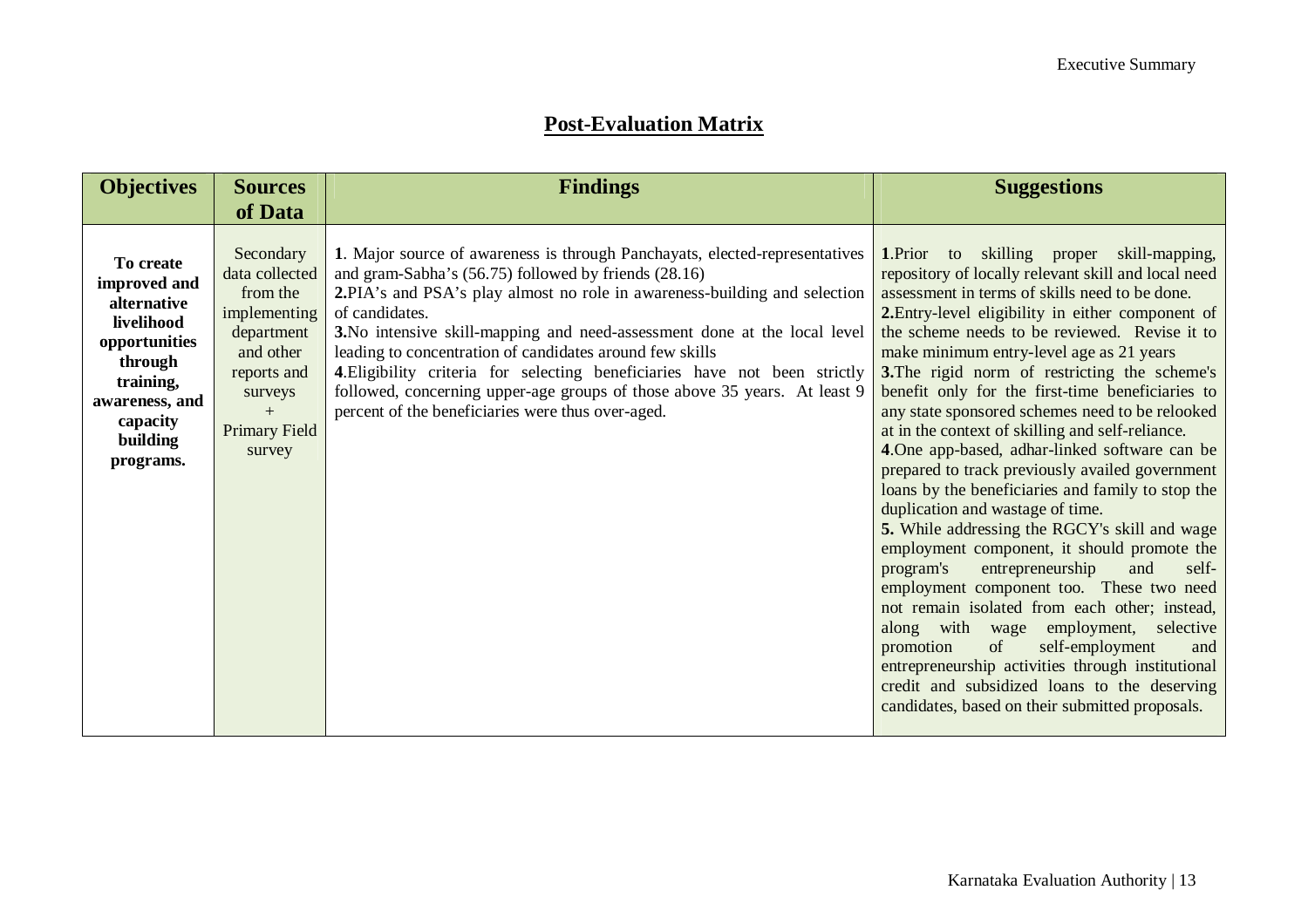| <b>Primary Field</b><br>1. More than 40 percent of beneficiaries who had been trained found to be<br>1. The contents of training programs for self-<br><b>Skill training</b><br>ineligible for bank loans. This elimination was highest in the case of Udupi<br>employment need to be much more scientific<br>Survey<br>& Self-<br>district with 45.83 percent, followed by Kalaburgi (45.75%), Bagalakote<br>and relevant. The department needs to do<br>$+$<br><b>Employment</b><br>Focus Group<br>$(45.37\%)$ , and Yadgir $(41.27\%)$ . The least rejection rate took place in<br>preliminary area-specific need analysis, and<br>PSA's should be evaluated in terms of their<br>To improve the<br>Discussion<br>Dharawad and Hassan (31.40 and 32.84%,).<br>social<br>2. Amongst the younger age groups of below 21 years, and between 21 to 25<br>$+$<br>specific skill-partnering capacities<br>before<br>and<br>years, the beneficiaries' ineligibility rate is much lower.<br>economic<br>In Depth<br>engaging in the task.<br>condition<br>3. For the majority of the beneficiaries, the loan is an additional resource as<br><sub>of</sub><br>Interviews<br>2. All efforts need to be made to identify suitable<br>they were already employed. Bagalkote(71.67 percent) ranked highest in<br>adequate human resources.<br>with<br>unemployed<br><b>PSAs</b><br>respect of beneficiaries claiming to have been unemployed before joining the<br>Standardized training modules in regional<br>youth<br>by<br>languages need to be prepared for satellite-based<br>initiating<br>project.<br>individual<br>training. Careful assessment of the viability of<br>4. Almost 75 percent of the beneficiaries opted for Animal Husbandry related<br>enterprises.<br>fields for self-employment<br>self-employment avenues must be carried out<br>5. Over 56 percent of the 'beneficiaries' have exceeded their expectations of<br>from the perspective of sustainability,<br>profitability, and capability to support livelihood<br>income.<br>To motivate the<br>6. After starting their enterprise, 42.87% of beneficiaries earn 15,001 to Rs.<br>options.<br>rural<br>20.000, 31.77% earn 12,001 to Rs. 15,000 and 21.56% earn Up to Rs. 12,000<br>poor<br>3. Better understanding with the commercial<br>youth to start<br>and nearly 4 percent of the beneficiaries never started any self-employment<br>banks about loan procedures (collateral; one<br>income-<br>activity.<br>family one loan as a principal) needs to be<br>generating<br>7. This evaluation found that only 22.49 percent of the successful<br>ensured to reduce the rejection.<br>projects<br>by<br>beneficiaries started a self-employment venture and retained it during our<br>4. The "joint liability" group concept may be<br>training<br>them<br>scrapped, and even if it is continued, it must<br>study<br>in<br><b>8.</b> Enterprises that were closed down, a more significant share is among<br>promote the cooperative initiative with larger<br>entrepreneurial<br>beauty parlors (87.5%), Hotel/Tea shops (80%), followed by Poultry and<br>pool of funds.<br>business<br>and<br>Animal Husbandry (63%), and Retail and Textile shops.<br>5. Candidates need to produce proper clearance<br>skills.<br>by the financial institutions (Commercial banks)<br>9. Merely 6.56% beneficiaries had made all-encompassing use of the loan<br>about the eligibility criteria for loans before the<br>received.<br>beneficiaries' commencement of training.<br><b>6.</b> This evaluation finds it appropriate to<br>recommend that a minimum number of trainees<br>to each field be fixed and beneficiaries to be<br>provided with broader skilling options. |  |  |
|------------------------------------------------------------------------------------------------------------------------------------------------------------------------------------------------------------------------------------------------------------------------------------------------------------------------------------------------------------------------------------------------------------------------------------------------------------------------------------------------------------------------------------------------------------------------------------------------------------------------------------------------------------------------------------------------------------------------------------------------------------------------------------------------------------------------------------------------------------------------------------------------------------------------------------------------------------------------------------------------------------------------------------------------------------------------------------------------------------------------------------------------------------------------------------------------------------------------------------------------------------------------------------------------------------------------------------------------------------------------------------------------------------------------------------------------------------------------------------------------------------------------------------------------------------------------------------------------------------------------------------------------------------------------------------------------------------------------------------------------------------------------------------------------------------------------------------------------------------------------------------------------------------------------------------------------------------------------------------------------------------------------------------------------------------------------------------------------------------------------------------------------------------------------------------------------------------------------------------------------------------------------------------------------------------------------------------------------------------------------------------------------------------------------------------------------------------------------------------------------------------------------------------------------------------------------------------------------------------------------------------------------------------------------------------------------------------------------------------------------------------------------------------------------------------------------------------------------------------------------------------------------------------------------------------------------------------------------------------------------------------------------------------------------------------------------------------------------------------------------------------------------------------------------------------------------------------------------------------------------------------------------------------------------------------------------------------------------------------------------------------------------------------------------------------------------------------------------------------------------------------------------------------------------------------------------------------------------------------------------------------------------------------------------------------------------------------------------------------------------|--|--|
|                                                                                                                                                                                                                                                                                                                                                                                                                                                                                                                                                                                                                                                                                                                                                                                                                                                                                                                                                                                                                                                                                                                                                                                                                                                                                                                                                                                                                                                                                                                                                                                                                                                                                                                                                                                                                                                                                                                                                                                                                                                                                                                                                                                                                                                                                                                                                                                                                                                                                                                                                                                                                                                                                                                                                                                                                                                                                                                                                                                                                                                                                                                                                                                                                                                                                                                                                                                                                                                                                                                                                                                                                                                                                                                                                |  |  |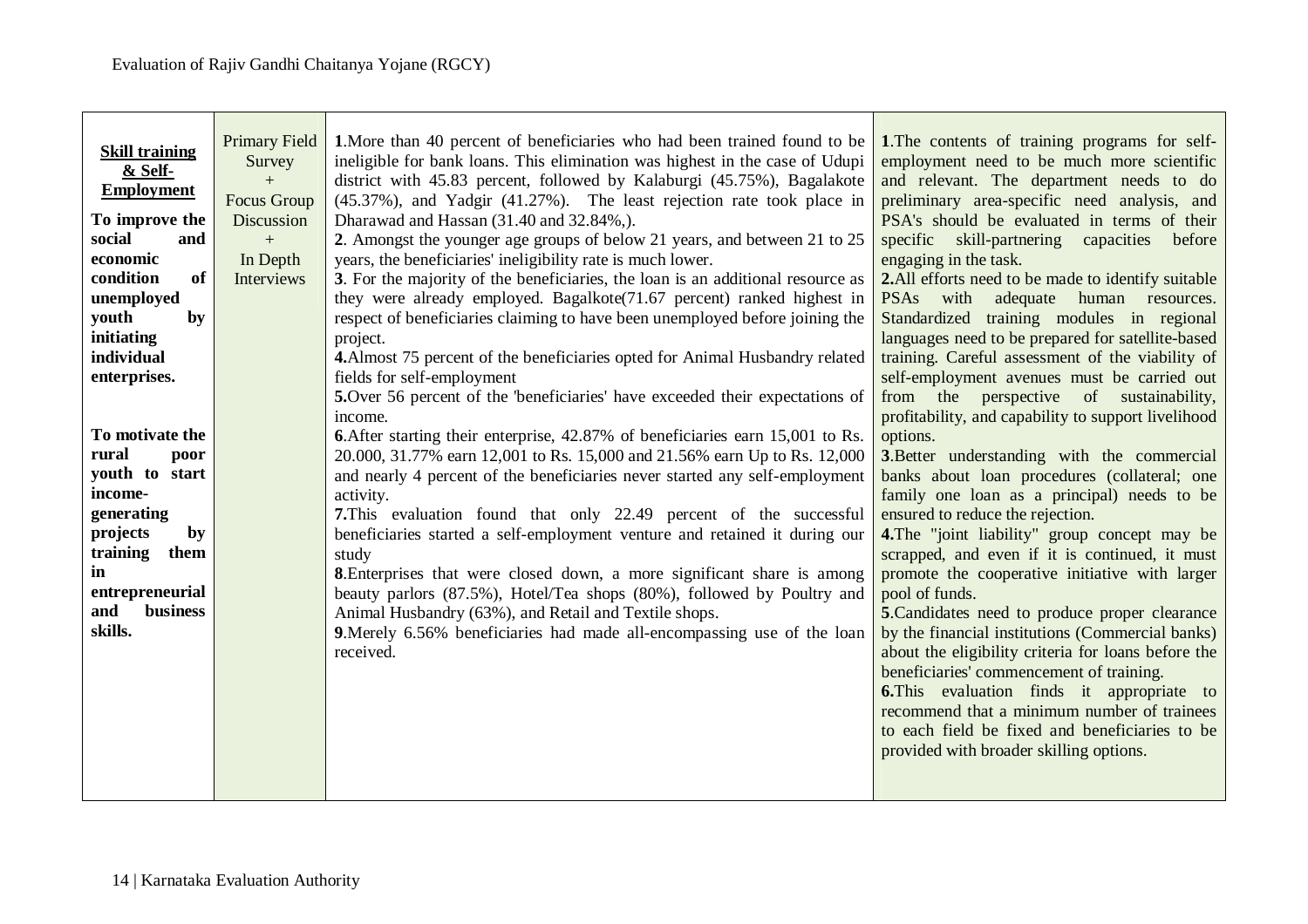۰.

| <b>Skill training</b><br>& Wage -<br><b>Employment</b><br>To improve the<br>unemployed<br>youth's income<br>through up-<br>grading<br>vocational and<br>managerial<br>skills and<br>creating<br>opportunities<br>for Wage<br>employment.<br>To examine the<br>placements and<br>employment<br>opportunities<br>generated for<br>the trained<br>youths. | <b>Primary Field</b><br>Survey<br>$+$<br><b>Focus Group</b><br>Discussion<br>$+$<br>In Depth<br>Interviews | 1. The skilling and employment program has restricted itself, by and large,<br>among those who are not highly educated, certainly not beyond the PUC<br>level. Beneficiaries with a minimum education of up to SSLC are accounted<br>as high as 58.26 percent. Those with Pre- University education was 25.21<br>percent. More graduates are among the women beneficiaries.<br>2. Table 10.2.6A reflects the majority of the beneficiaries opted for Tailoring<br>(32.19%), followed by computer-related ventures (24.12%). Bangalore<br>Urban district has a large share (35.18 percent) of those opting for Textile<br>Designing, Tailoring, and related fields, mostly due to the concentration of<br>export-oriented garment factories in the region.<br>3. There is a more significant share of the age group of 20-30 years in each<br>of the occupational skill categories, as may be seen in Table 10.2.9. The<br>qualitative interaction with the beneficiaries reveals that beneficiaries under<br>20 age group are vulnerable as they are yet to make their mind while over 35<br>are too old to acquire anything new or already decided on their life path.<br>4. 43.47 percent had reported being unemployed before they underwent any<br>training program. In other words, going by the beneficiaries' information<br>admittedly, 56 percent did not merit being included in the program.<br>5. Only about 76 percent availed of the benefits of placement through the<br>PIAs. About 24 percent had reported that they had not availed of the service.<br>It is in Tumakuru and Kodagu districts, where there had been a near 100<br>percent job placement. The other districts with a reasonably high percentage<br>of job placement were Kalburgi (84.14%) and Bangalore -U (76.12%).<br>6. In the case of nearly 73 percent of the beneficiaries, the field of training<br>perfectly matches with the field of employment. Instances of mismatch were<br>only to the extent of 2.99 percent of the cases.<br>7. Some have as low a monthly salary as Rs. 3000-4000, which is in gross<br>violation of the law of the land. Almost a third of the beneficiaries who<br>found employment through placement services have less than Rs7500<br>income in a month. | 1. The skilling training and placement program<br>should become a demand-driven one than being<br>a supply- natured one. The program should first<br>assess demand for skills by the potential<br>employers' firms and then undertake training for<br>unemployed youths. The government can tie-up<br>with the potential employers from Industries and<br>involve them in skilling (Ref: Café coffee day<br><b>Gram Tarang Initiative)</b><br>2. All efforts need to be made to identify suitable<br>PIAs with adequate human resources and<br>standard training modules.<br>3. Better coordination, especially regarding the<br>pay packages for the newly employed persons<br>(minimum wage, working hours, social security<br>measures), needs to be ensured.<br><b>4.</b> The set of skills offered (general store,<br>dairying) under skill training programs often are<br>not the trades for which a month-long training<br>duration is to be imparted. Therefore, more<br>concerted efforts need to be made in the<br>identification of relevant skillset followed by<br>rigorous training. |
|--------------------------------------------------------------------------------------------------------------------------------------------------------------------------------------------------------------------------------------------------------------------------------------------------------------------------------------------------------|------------------------------------------------------------------------------------------------------------|---------------------------------------------------------------------------------------------------------------------------------------------------------------------------------------------------------------------------------------------------------------------------------------------------------------------------------------------------------------------------------------------------------------------------------------------------------------------------------------------------------------------------------------------------------------------------------------------------------------------------------------------------------------------------------------------------------------------------------------------------------------------------------------------------------------------------------------------------------------------------------------------------------------------------------------------------------------------------------------------------------------------------------------------------------------------------------------------------------------------------------------------------------------------------------------------------------------------------------------------------------------------------------------------------------------------------------------------------------------------------------------------------------------------------------------------------------------------------------------------------------------------------------------------------------------------------------------------------------------------------------------------------------------------------------------------------------------------------------------------------------------------------------------------------------------------------------------------------------------------------------------------------------------------------------------------------------------------------------------------------------------------------------------------------------------------------------------------------------------------------------------------------------------------------------------------------------------------------------------------------------------------------------|----------------------------------------------------------------------------------------------------------------------------------------------------------------------------------------------------------------------------------------------------------------------------------------------------------------------------------------------------------------------------------------------------------------------------------------------------------------------------------------------------------------------------------------------------------------------------------------------------------------------------------------------------------------------------------------------------------------------------------------------------------------------------------------------------------------------------------------------------------------------------------------------------------------------------------------------------------------------------------------------------------------------------------------------------------------------------------------------------|
|--------------------------------------------------------------------------------------------------------------------------------------------------------------------------------------------------------------------------------------------------------------------------------------------------------------------------------------------------------|------------------------------------------------------------------------------------------------------------|---------------------------------------------------------------------------------------------------------------------------------------------------------------------------------------------------------------------------------------------------------------------------------------------------------------------------------------------------------------------------------------------------------------------------------------------------------------------------------------------------------------------------------------------------------------------------------------------------------------------------------------------------------------------------------------------------------------------------------------------------------------------------------------------------------------------------------------------------------------------------------------------------------------------------------------------------------------------------------------------------------------------------------------------------------------------------------------------------------------------------------------------------------------------------------------------------------------------------------------------------------------------------------------------------------------------------------------------------------------------------------------------------------------------------------------------------------------------------------------------------------------------------------------------------------------------------------------------------------------------------------------------------------------------------------------------------------------------------------------------------------------------------------------------------------------------------------------------------------------------------------------------------------------------------------------------------------------------------------------------------------------------------------------------------------------------------------------------------------------------------------------------------------------------------------------------------------------------------------------------------------------------------------|----------------------------------------------------------------------------------------------------------------------------------------------------------------------------------------------------------------------------------------------------------------------------------------------------------------------------------------------------------------------------------------------------------------------------------------------------------------------------------------------------------------------------------------------------------------------------------------------------------------------------------------------------------------------------------------------------------------------------------------------------------------------------------------------------------------------------------------------------------------------------------------------------------------------------------------------------------------------------------------------------------------------------------------------------------------------------------------------------|

 $\mathbf{\mathbf{r}}$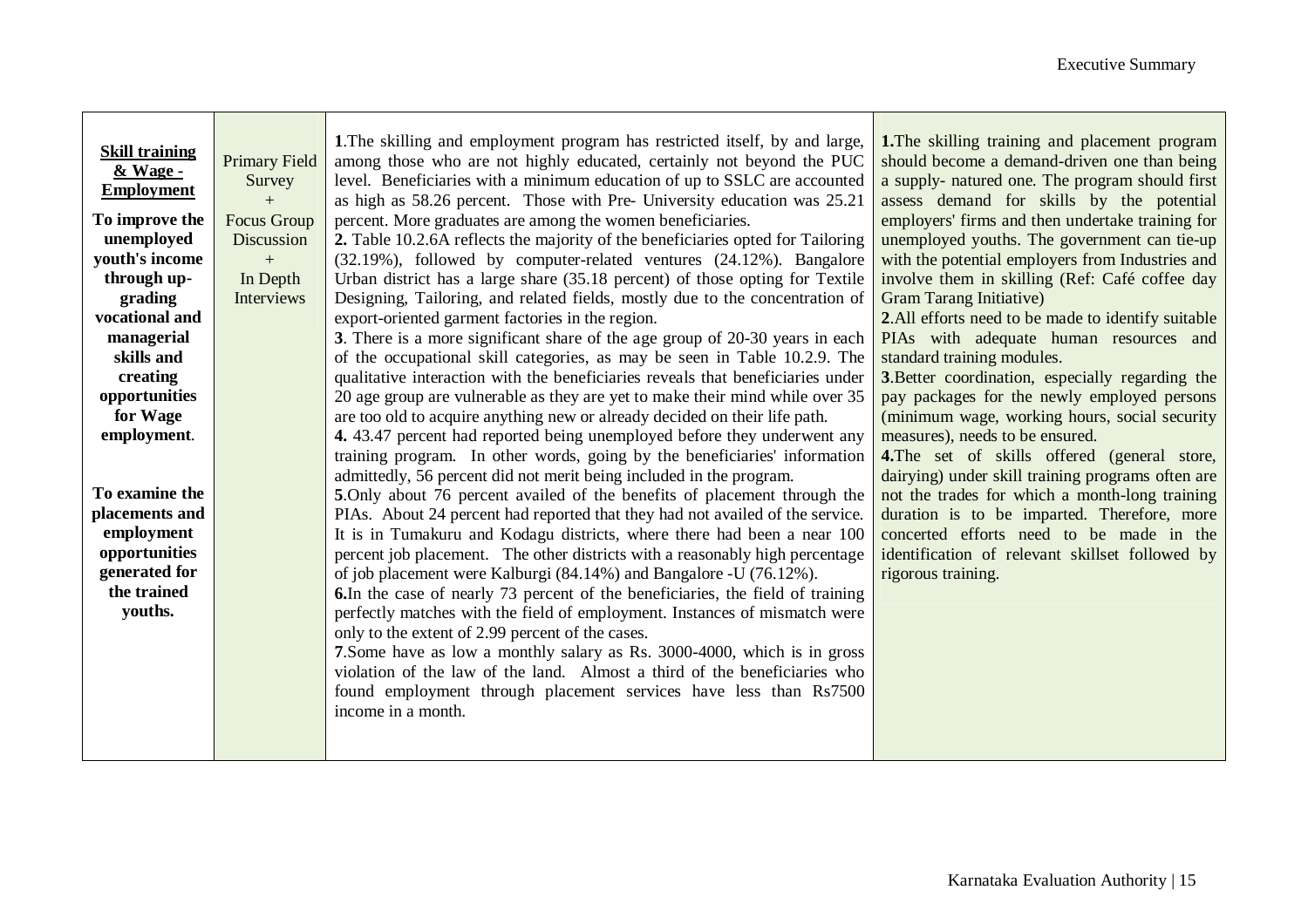| <b>Check the</b><br>migration of<br>youth to towns<br>and cities by<br>creating<br>employment<br>opportunities<br>in their native<br>habitats. | <b>Focus Group</b><br>Discussion<br>$+$<br>In Depth<br>Interviews  | 1. If the goals of SE or Skills and Employment' are primarily to prevent<br>urban migration of rural unemployed youth, the fields in which they are<br>trained should have more rurally relevant content and orientation. Market<br>viability of such ventures or skills must be examined. What, for instance is<br>the utility of training youths in the field of Security Services, or Computer<br>Hardware maintenance' and expect they be self-employed or be placed in<br>employment within the rural habitats.<br>2. Focus on prevention of migration of rural youth through self-employment<br>or skilling has an inbuilt contradiction in it. As has been found in this study,<br>there are contexts when the very success leads one to migrate, while others in<br>which the very failure leads to migrate.<br>3. Often the preferred skill does not have employment opportunities locally.<br>Restriction on personal aspirations due to availing some benefits would<br>constitute a violation of beneficiaries' rights.                                                                                                                                                                                                                                                                                                                                       | 1.A proper understanding of the demand for<br>skills and their links with the character of labor<br>market structure needs to be properly understood<br>while designing any policy or implementing.<br>2. The goal of the prevention of migration as a<br>guiding objective of the scheme needs to be<br>revised because of its non-viability and being<br>unrealistic.                                                                                                                                                                                                             |
|------------------------------------------------------------------------------------------------------------------------------------------------|--------------------------------------------------------------------|---------------------------------------------------------------------------------------------------------------------------------------------------------------------------------------------------------------------------------------------------------------------------------------------------------------------------------------------------------------------------------------------------------------------------------------------------------------------------------------------------------------------------------------------------------------------------------------------------------------------------------------------------------------------------------------------------------------------------------------------------------------------------------------------------------------------------------------------------------------------------------------------------------------------------------------------------------------------------------------------------------------------------------------------------------------------------------------------------------------------------------------------------------------------------------------------------------------------------------------------------------------------------------------------------------------------------------------------------------------------------|-------------------------------------------------------------------------------------------------------------------------------------------------------------------------------------------------------------------------------------------------------------------------------------------------------------------------------------------------------------------------------------------------------------------------------------------------------------------------------------------------------------------------------------------------------------------------------------|
| <b>Inclusiveness of</b><br>the scheme in<br>terms of<br><b>Gender</b>                                                                          | <b>Primary Field</b><br>Survey<br>$+$<br>Focus Group<br>Discussion | <b>1.Self-</b> employment component merely 28.9 percent of the beneficiaries are<br>women. The participation of women is lowest in the Hyderabad Karnataka<br>region districts of yadgiri (7.69) and Kalburgi (16.86) while highest in Udupi<br>$(72.73)$ & Bengaluru-U (51.52) and often women are better educationally<br>qualified than men.<br>2. Enterprises that were closed down, a more significant share is among<br>beauty parlors (87.5%) signifies often the loan amount e is being spent<br>purposes other than self-reliance<br>Wage-employment: The proportion of women is slightly more in this<br>component, at almost 40 percent. The lowest share of women beneficiaries<br>was from Raichur's districts with 12.50 percent, followed by Kalaburgi,<br>which had 21.61 percent. The highest percentage of women was in<br>Tumakuru, with 80.61 percent, followed by Mandya, 51.52 percent.<br>3. The concentration of women is more in the profession like Beauticians<br>(73 percent), Tailoring (62 percent), and Dairying (46 percent), and that<br>reflects the reinforcement of the existing gender roles. But other fields in<br>which women have made entry by acquiring skills that were hitherto<br>considered to be male bastion are Computers (32 percent), Hotel (30<br>percent); General Stores (21 percent), mobile phone related (17%). | 1. More women need to be promoted in the<br>scheme and gender-stereotyping in terms of<br>skilling need to be prevented through proper<br>counselling by TP's.<br>2. Retention of beneficiaries in the scheme also<br>demands that their loan amount should be spent<br>on specific purpose only.<br>3. The eligibility clause for the transgender<br>person needs to be relaxed, and they should be<br>allowed to access the benefit from their place of<br>choice as it is challenging for them to reveal<br>their identity for accessing the benefits from<br>their native place |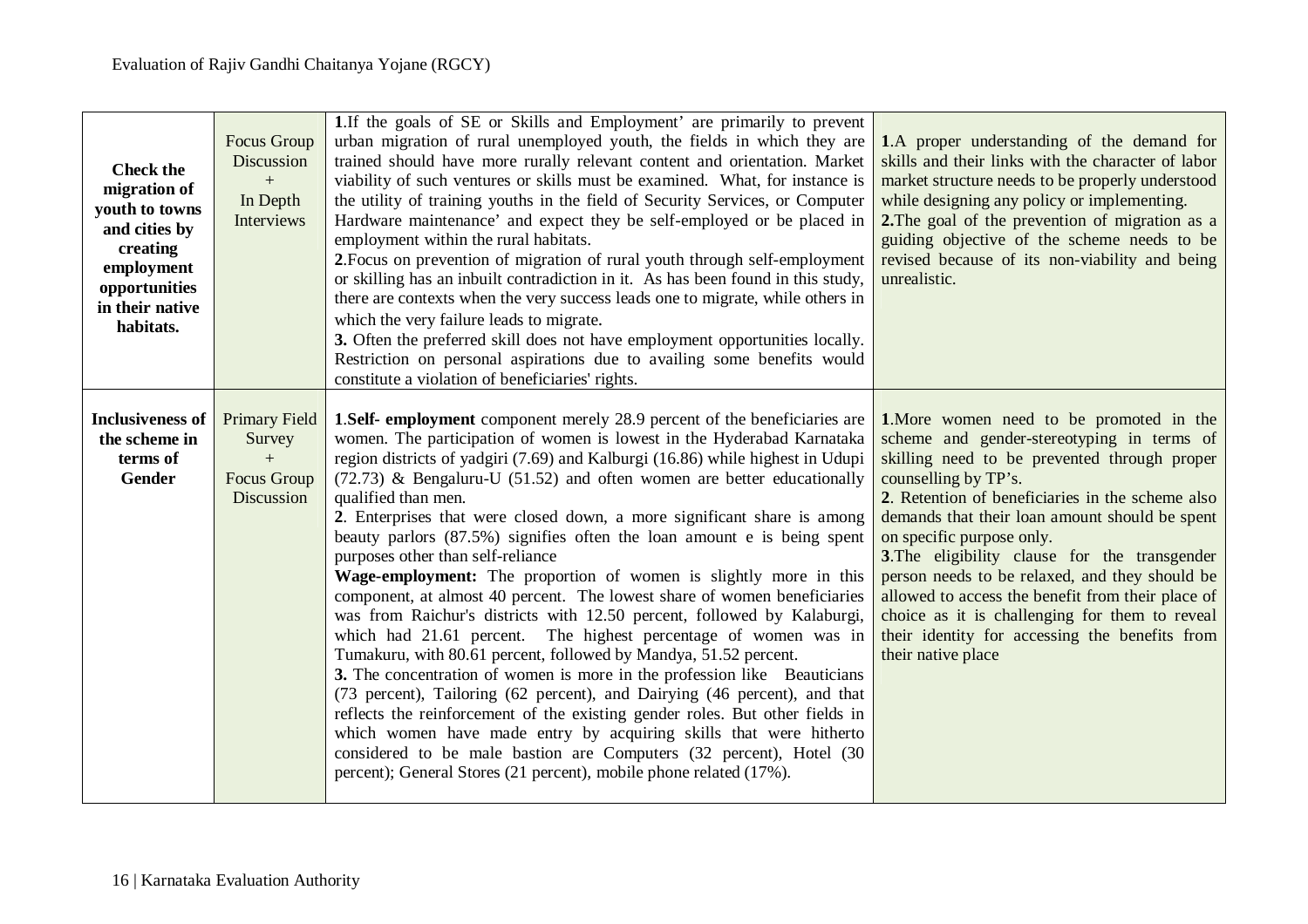|                                                                                          |                                                                    | 4.On inclusion of Transgender Community:<br>The promotion of the transgender community's inclusion under RGCY on a<br>priority basis has almost failed. as our field researchers could not locate a<br>single trans person among studied beneficiaries, and the department too has<br>no data regarding this.                                                                                                                                                                                                                                                                                                                                                                                                                                                                                                                                                                                                                                                                                      |                                                                                                                                                                                                                                                                                                                                                                                                                                                                                                                |
|------------------------------------------------------------------------------------------|--------------------------------------------------------------------|----------------------------------------------------------------------------------------------------------------------------------------------------------------------------------------------------------------------------------------------------------------------------------------------------------------------------------------------------------------------------------------------------------------------------------------------------------------------------------------------------------------------------------------------------------------------------------------------------------------------------------------------------------------------------------------------------------------------------------------------------------------------------------------------------------------------------------------------------------------------------------------------------------------------------------------------------------------------------------------------------|----------------------------------------------------------------------------------------------------------------------------------------------------------------------------------------------------------------------------------------------------------------------------------------------------------------------------------------------------------------------------------------------------------------------------------------------------------------------------------------------------------------|
| <b>Inclusiveness of</b><br>the scheme in<br>terms of Caste<br>and Religion               | <b>Primary Field</b><br>Survey<br>$+$<br>Focus Group<br>Discussion | Self -employment: The representation of Scheduled Castes is 27.66 percent<br>in the sample. In this sense, there has been a welcome surpassing the target<br>by over 7.5 percent points. Three districts, however, show a deficit in this<br>respect: Dharawad (9.92 percent), Chitradurga (17.03 percent), and Yadgiri<br>$(19.05)$ percent). Representation of ST $(6.09)$ in all the studied districts is the<br>bellow the targeted 9%. Ninety-five percent of the beneficiaries are Hindus,<br>with a mere 3.4% Muslims and 1.5% Christians.<br>Wage-employment: a relatively higher proportion 25 % of SC participation<br>in the scheme than earmarked 20 %. while for ST their presence in the<br>beneficiaries' sample is only 6.81 percent.<br>In terms of the beneficiaries' religious distribution, Hindus dominate with<br>92.5%, followed by Muslims with a mere 6.8%.                                                                                                               | Given the below per representation of Scheduled<br>Tribes in both components of the RGCY<br>scheme's, there is a need to target the ST youth<br>specifically to seek their inclusion in the<br>program in larger numbers. The same holds<br>good for minorities as well.<br>Person with Disabilities (PWD) to be included<br>on a priority basis in both of component of the<br>scheme and one-time benefit norms must be<br>relaxed for them in terms of availing loans.                                      |
| The issues and<br>challenges in<br>implementation<br>faced by PSAs<br>and PIAs<br>(TP's) | Focus Group<br>Discussion<br>$+$<br>In Depth<br>Interviews         | <b>1.</b> Minimum involvement of TP's in the selection process led to higher<br>rejection. More than 40 percent of the potential beneficiaries who had been<br>trained were found to be ineligible for bank loans. Even if the PSAs are not<br>paid for training such persons, this would act as a massive drain on the<br>resources of the PSAs, who may try to find other means of repairing their<br>loss.<br>2. Multiple interference with multiple demands at different levels Starting<br>with a Panchayat Development Officer to the District level officials plaguing<br>the performances of the TP's.<br>3. Timely reimbursement of the costs incurred by PIAs and PSAs, of what<br>they have spent already does not happen.<br>4. To expect that upon successful completion of skill training, their<br>placement in employment that TP's keep track for three years is unrealistic.<br>It is difficult to do this for $3$ to $4$ r hundred persons, in multiple places of<br>employment | 1. All efforts need to be made to identify suitable<br>adequate human resources.<br><b>PSAs</b><br>with<br>Standardized training modules in regional<br>languages need to be prepared for satellite-based<br>training. Careful assessment of the viability of<br>self-employment avenues must be carried out<br>from the perspective of sustainability,<br>profitability, and capability to support livelihood<br>options.<br>2. They should be paid in timely manner after<br>fulfilling of prefixed clauses. |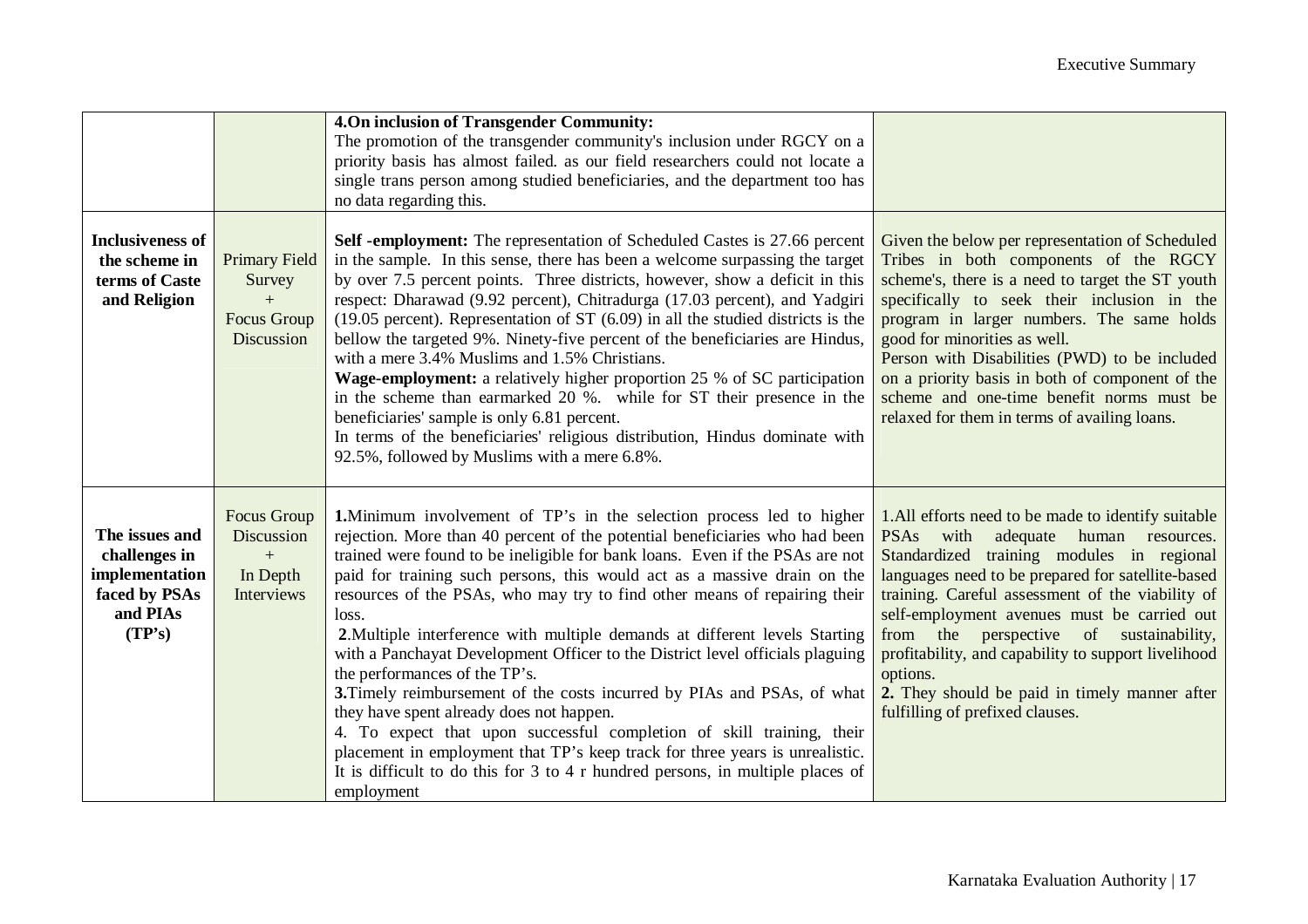|                                                                                                                             |                                                            | 5. Often non-availability of skilled resource persons for training led to the<br>TP's selection of few skill initiatives only.<br>6. In both the component beneficiaries overwhelmingly commented against<br>the qualities of food and accommodation.<br>7. TP's also expressed their anguish over rental problems in acquiring places<br>for training and accommodation.                                                                                                                                                                                                                                                                                                                                                                                                                                                                                                                                                                                                                                                                                                                                                                                                                                                                                                                                                                                                                                                                      |                                                                                                                                                                                                                                                                                                    |
|-----------------------------------------------------------------------------------------------------------------------------|------------------------------------------------------------|------------------------------------------------------------------------------------------------------------------------------------------------------------------------------------------------------------------------------------------------------------------------------------------------------------------------------------------------------------------------------------------------------------------------------------------------------------------------------------------------------------------------------------------------------------------------------------------------------------------------------------------------------------------------------------------------------------------------------------------------------------------------------------------------------------------------------------------------------------------------------------------------------------------------------------------------------------------------------------------------------------------------------------------------------------------------------------------------------------------------------------------------------------------------------------------------------------------------------------------------------------------------------------------------------------------------------------------------------------------------------------------------------------------------------------------------|----------------------------------------------------------------------------------------------------------------------------------------------------------------------------------------------------------------------------------------------------------------------------------------------------|
| Assess the<br>impediments<br>inherent in<br>accessing the<br>bank loans and<br>also to study<br>the status of<br>repayment. | Focus Group<br>Discussion<br>$+$<br>In Depth<br>Interviews | 1. On their part, the PSAs seek an opinion on the approvability of a loan for<br>the trained beneficiaries. Bank officials point out that 'preliminary approval'<br>cannot be taken as a final stage. The opinion would be given based on<br>verification of whether or not the applicant has any liabilities when seeking<br>such a preliminary approval.<br>2. Usually, such disapproval is that the applicants fail to produce any<br>collateral as a backup for the loan's security or any other household members<br>to have been a loan defaulter with the bank. Often expecting a loan waiver<br>from Government, the beneficiaries prefer to become willful defaulter in<br>repayment.<br>3. Such pending loans are not merely with the Commercial banks concerned<br>but also with any other commercial bank. Given the digital sharing of<br>information about bank transactions -it is practically impossible to hide the<br>information on any borrowings. Often, the commercial banks wary of 'bad<br>loans' or 'NPAs' extend this norm not merely to the beneficiary but also to<br>other beneficiary household members.<br>4. From the total loan amount of Rs 50,000, the bank's actual amount is only<br>40,000. Banks often hold back the subsidy sum of Rs. 10,000, which they<br>were supposed to receive from the government. Instead, this sum was<br>retained and was being utilized against the repayment of the loan. | While designing a policy, it is necessary to have<br>a clear understanding with the financial<br>institutions about terms and conditions of<br>lending, the subsidy component, and eligibility<br>criteria involved such that both the beneficiaries<br>and the PIA/PSAs are not put to hardships, |